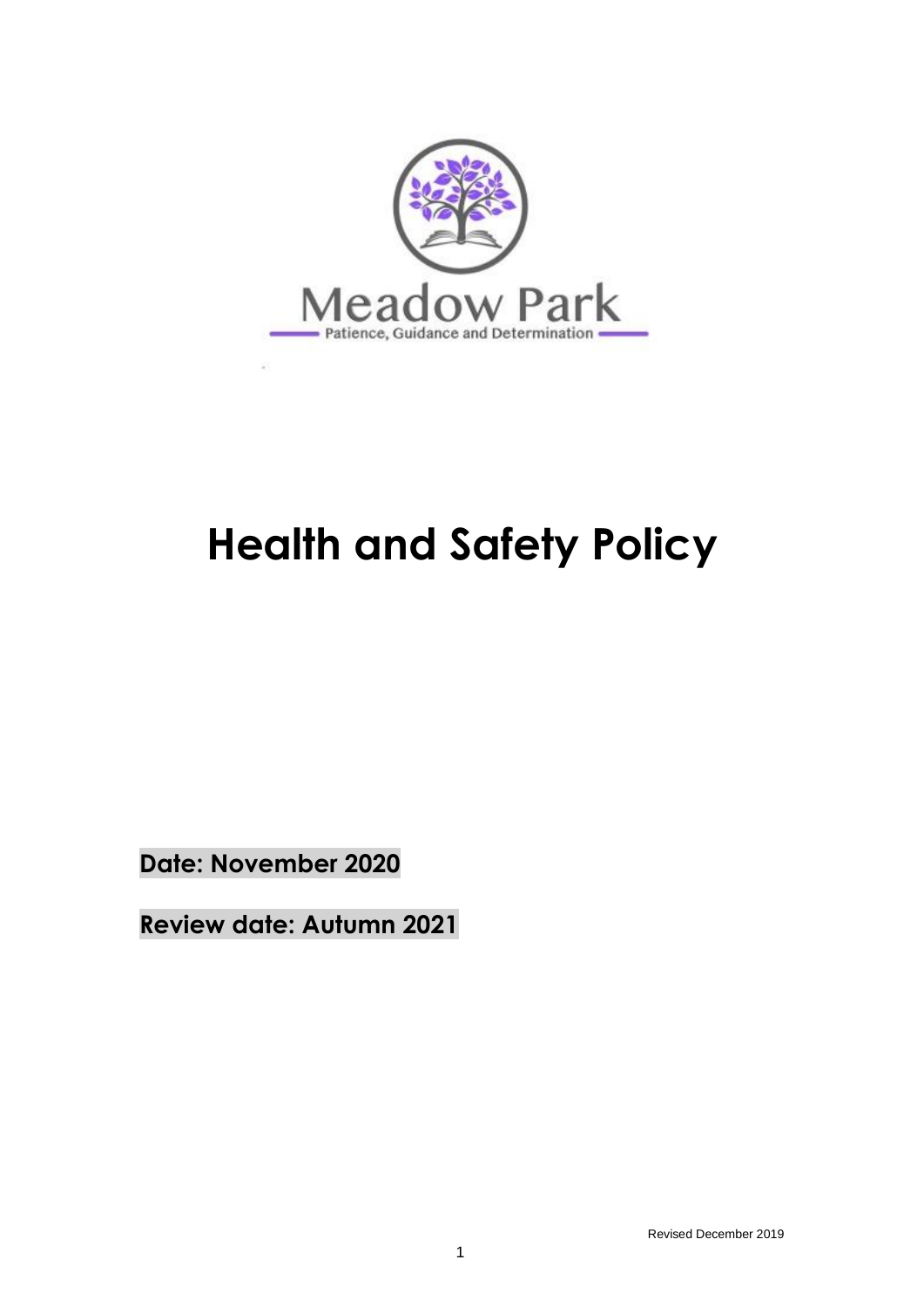#### **CONTENTS**

- 1. Rationale
- 2. Aims
- 3. Roles and Responsibilities
	- 3.1 School Leader
	- 3.2 All Staff
	- 3.3 Subject Coordinator
	- 3.4 Classroom Practitioners.
	- 3.5 Health & Safety Representative.
	- 3.6 Site Manager
	- 3.7 Kitchen Staff.
	- 3.8 Pupils
	- 3.9 Visitors
	- 3.10 Safety Contacts.
	- 3.11 Safety Professionals.
- 4. Hazards & Communications
	- 4.1 Communications

#### **Appendix 1 - Fire & Emergency Procedures**

- 1.1 Precaution Aims.
- 1.2 Prevention of fire.
- 1.3 Action in the event of fire.
- 1.4 Fire drill during break time or change of lessons.
- 1.5 Fire drill during lunchtime.
- 1.6 Procedures for dealing with bomb threats/ attacks.

#### **Appendix 2 – First Aid/ Accident Procedures**

- 2.1 Hygiene & Health
- 2.2 First Aid Signs for First Aid
- 2.3 Emergency Procedures Illness or Accident.

#### **Appendix 3 – Control of Infection Guidelines**

#### **Appendix 4 – Electricity at Work Regulations**

#### **Appendix 5 – Site Risks Assessment**

#### **Appendix 6 – Coshh Regulations**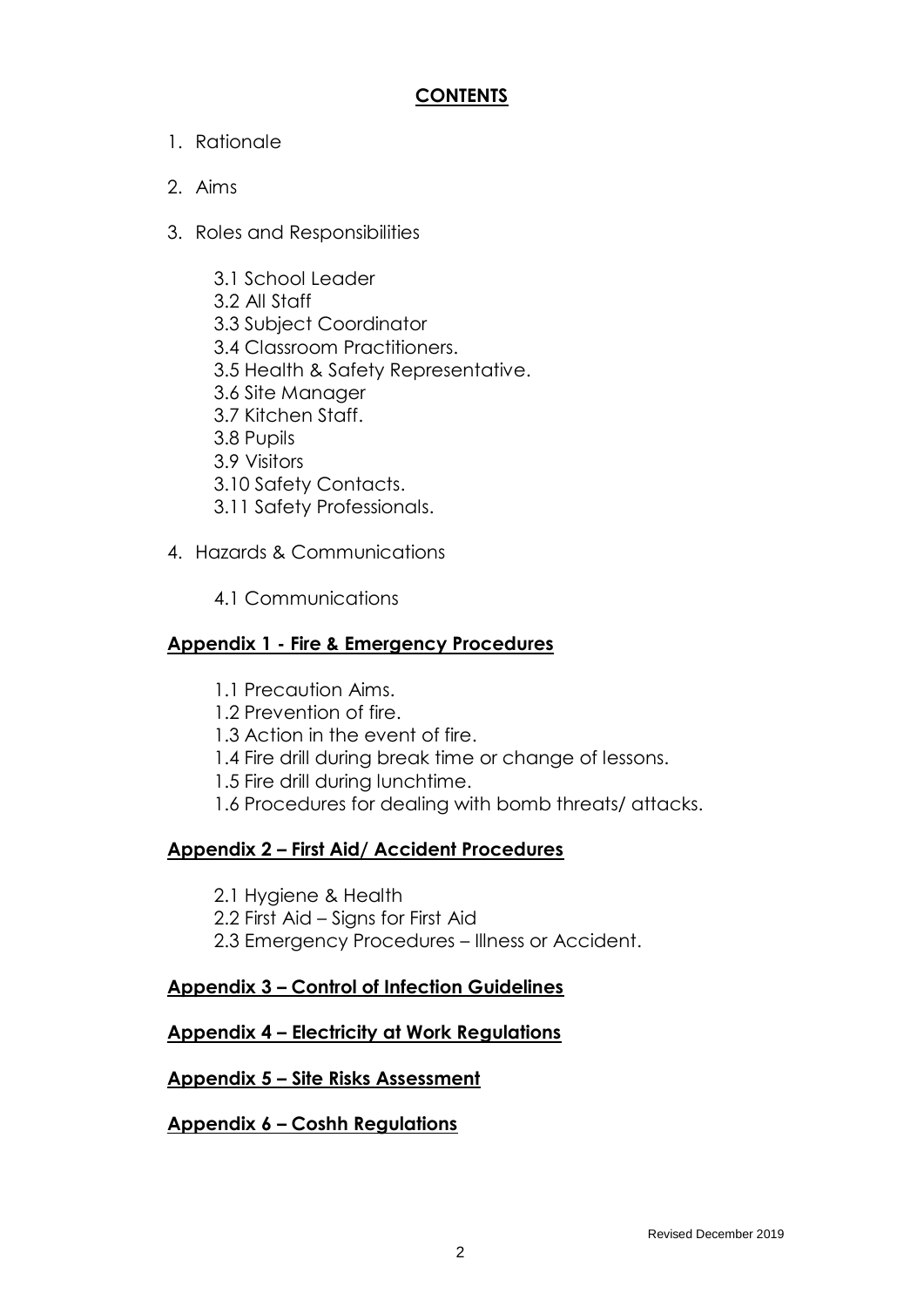#### **Appendix 7 – Transport/ Minibus Travel**

- 7.1 Drivers
- 7.2 Vehicle Check.
- 7.3 Journeys
- 7.4 Long Journeys.
- 7.5 Reporting Faults.
- 7.6 Use of staff cars to transport pupils.
- 7.7 Further Points.
- 7.8 Emergencies whilst traveling.

#### **Appendix 8 – Education Visits & Journeys**

- 8.1 Purpose
- 8.2 The value of Education visits and journeys.
- 8.3 Approval of visits and journeys.
- 8.4 Preliminary Visits.
- 8.5 Planning Staffing
- 8.6 Parental Consent
- 8.7 Medication
- 8.8 Funding
- 8.9 Transport
- 8.10 Details to remain at Meadow Park
- 8.11 Emergency Procedures
- 8.12 Good Practice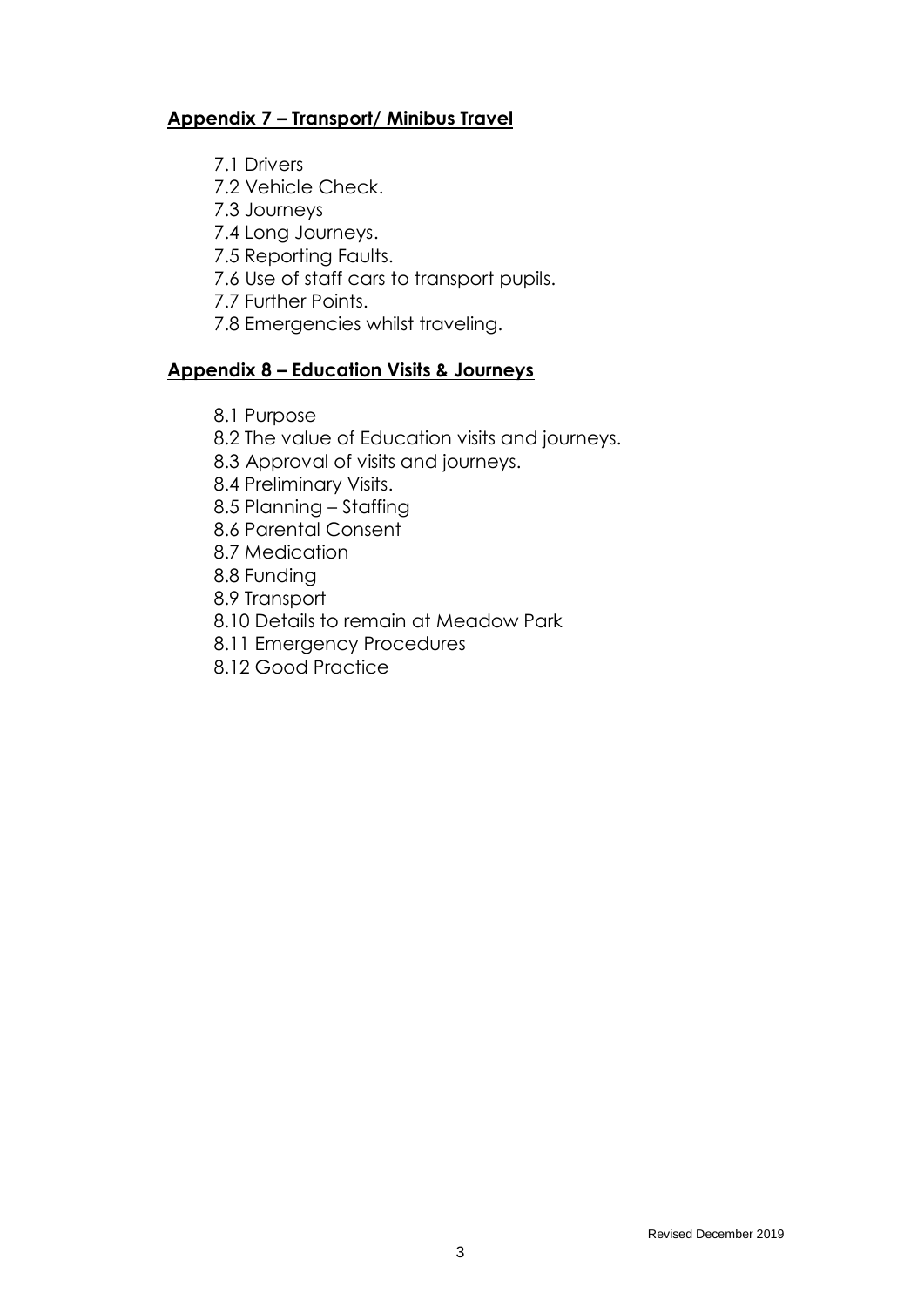# **1. RATIONALE**

This statement is issued in accordance with the Health and Safety at Work Act 1974 and should be read in conjunction with Knowsley Metropolitan Borough Council's general Health and Safety.

The statement describes how the Management Committee and the Head teacher discharge their responsibilities in respect of pupils, visitors and other employees who are present on the School premises. It deals with those aspects, as far as reasonably practical, over which the School Management Committee and the Head teacher have control. The aim of the statement is to ensure that all reasonably practical steps are taken to ensure the health, safety and welfare of all persons using the premises.

## **2. AIMS**

- $\checkmark$  To establish and maintain, so far as is reasonably practicable, a safe and healthy environment throughout Meadow Park School.
- $\checkmark$  To establish and maintain, so far as reasonably practicable, safe working procedures among staff and pupils.
- $\checkmark$  To make arrangements for ensuring, so far as reasonably practicable, safety and absence of risks to health in connection with the use, handling, storage and transport of articles and substances.
- $\checkmark$  To ensure, so far as reasonably practicable, the provision of sufficient information, instruction and supervision to enable all employees and pupils to avoid hazards and contribute positively to their own health and safety training as and when required.
- $\checkmark$  To maintain, so far as is reasonably practicable, any place of work under the employees control in a condition that is safe and without risk to health and to provide and maintain means of access to and egress from the place of work that are safe and without risk.
- $\checkmark$  To formulate effective procedures for use in case of fire and for evacuating the premises.
- To lay down procedures to be followed in case of an accident.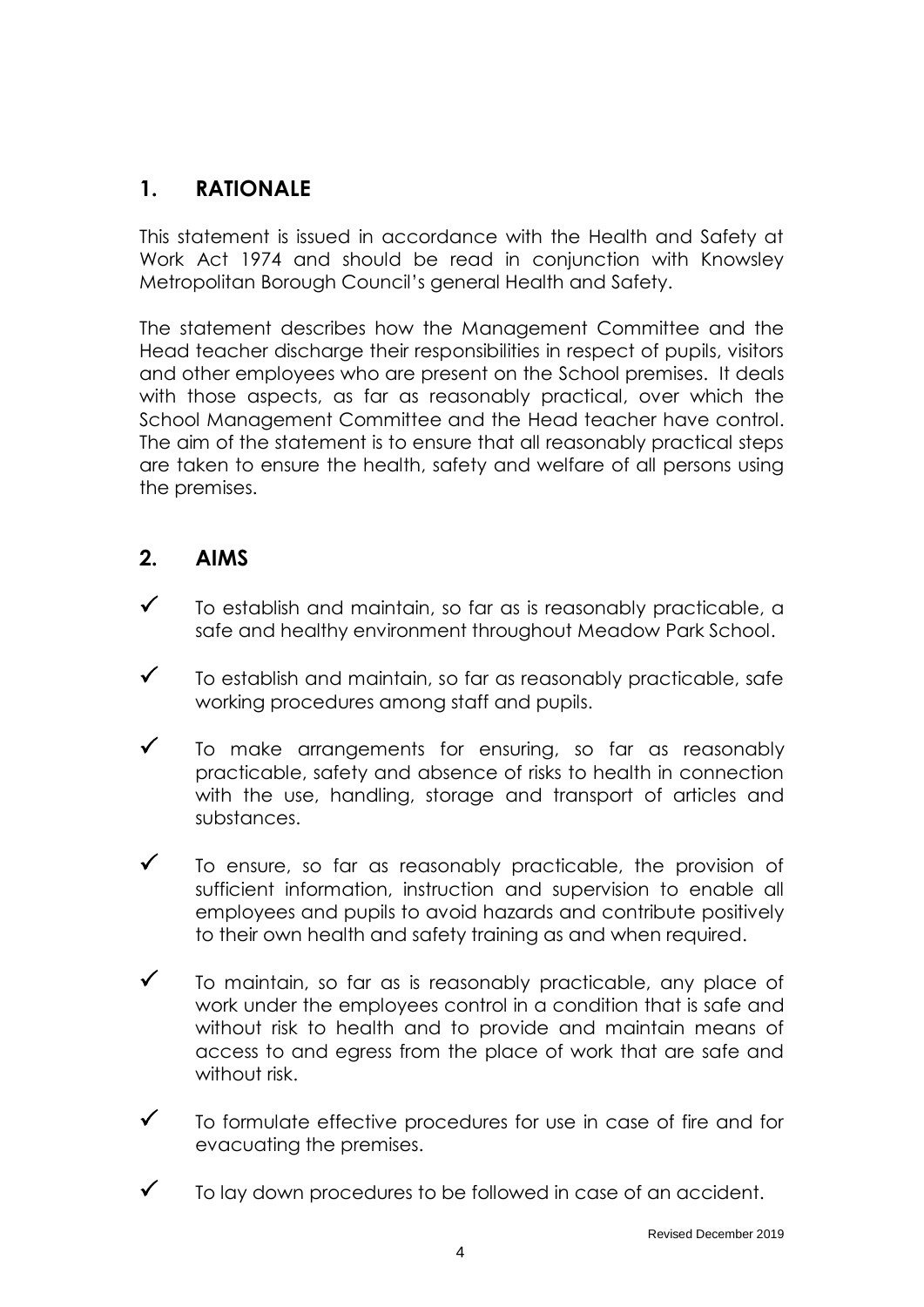- $\checkmark$  To teach safety as part of pupils studies where appropriate.
- $\checkmark$  To provide and maintain adequate welfare facilities, so far as is reasonably practicable, and to make recommendations thereon to the appropriate Service Provider.

# **3. ROLES AND RESPONSIBILITIES**

#### **3.1 Head teacher**

The ultimate responsibility for Meadow Park's safety organisation and activity rests with the Head teacher who shall liaise with the safety representative to enable him/her to:-

- a) Be the focal point for day-to-day references on safety and give advice or indicate sources of advice.
- *b)* Co-ordinate the implementation of the approved safety procedures in the School.
- *c)* Maintain contact with outside agencies able to offer expert advice.
- *d)* Report all known hazards immediately to the L.A. for additions to, or improvements to plant, tools, equipment, machinery etc. which are dangerous or potentially so, where these are the responsibility to the Authority.
- *e)* Make recommendations to the L.A for additions to or improvements to plant, tools, equipment, machinery etc. which are dangerous or potentially so, where these are the responsibility to the Authority.
- *f)* Make or arrange for inspection of premises, places of work and working practices on a regular basis and ensure that the L.A. is kept informed of accidents and hazardous situations.
- *g)* Review annually:
	- $\checkmark$  The provision of first aid at Meadow Park.
	- $\checkmark$  The emergency regulations and make recommendations for improving the procedures laid down and for the training of personnel.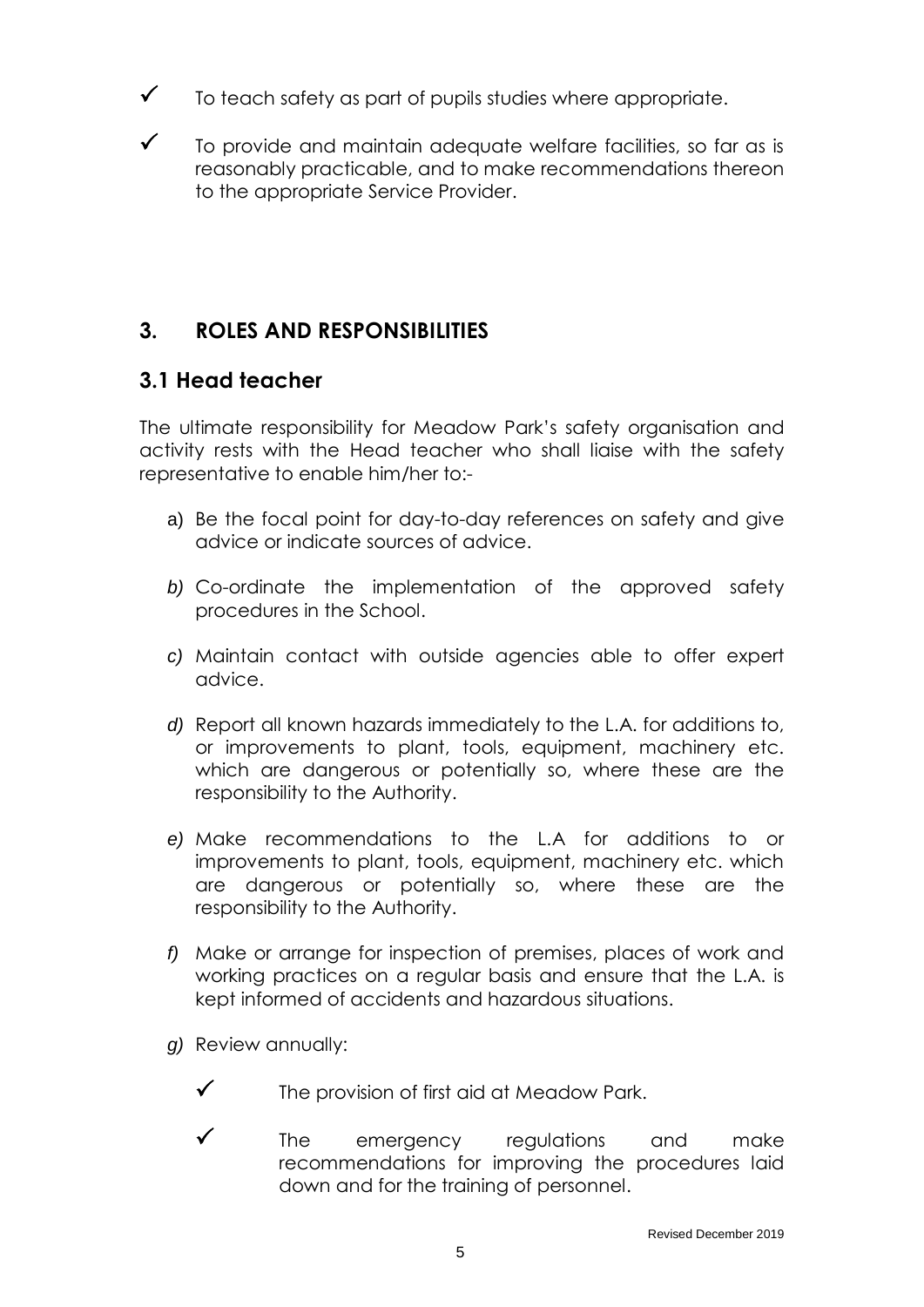- h) Review regularly, e.g. annually, the dissemination of safety information concerning Meadow Park.
- i) Recommend necessary changes and improvements in welfare facilities.
- j) To report on safety matters to the Management Committee / Service Director.

# **3.1 ALL STAFF**

The Health and Safety at Work Act 1974 states:

"It shall be the duty of every employee while at work:

- $\checkmark$  To take reasonable care for the health and safety of him / herself and of other persons who may be affected by his / her acts or omissions at work, and
- $\checkmark$  As regards any duty or requirement imposed on his / her employer of any other person by or under any relevant statutory provisions, to co-operate with him / her so far as it is necessary to enable that duty or requirement to be performed or complied with."

#### **The act also states:**

"No person shall intentionally or recklessly interfere with or misuse anything provided in the interests of health, safety or welfare in pursuance of any of the relevant statutory provisions."

In order that the law be observed and responsibilities to pupils and other visitors to the school are carried out, all employees – Support staff, technical staff, teachers, site managers, cleaners, welfare assistants, kitchen staff – are expected:

- a) To know the special safety measures and arrangements to be adopted in his / her own working area and to ensure they are applied;
- b) To observe the standards of dress consistent with safety and/or hygiene;
- c) To promote good standards of housekeeping and cleanliness;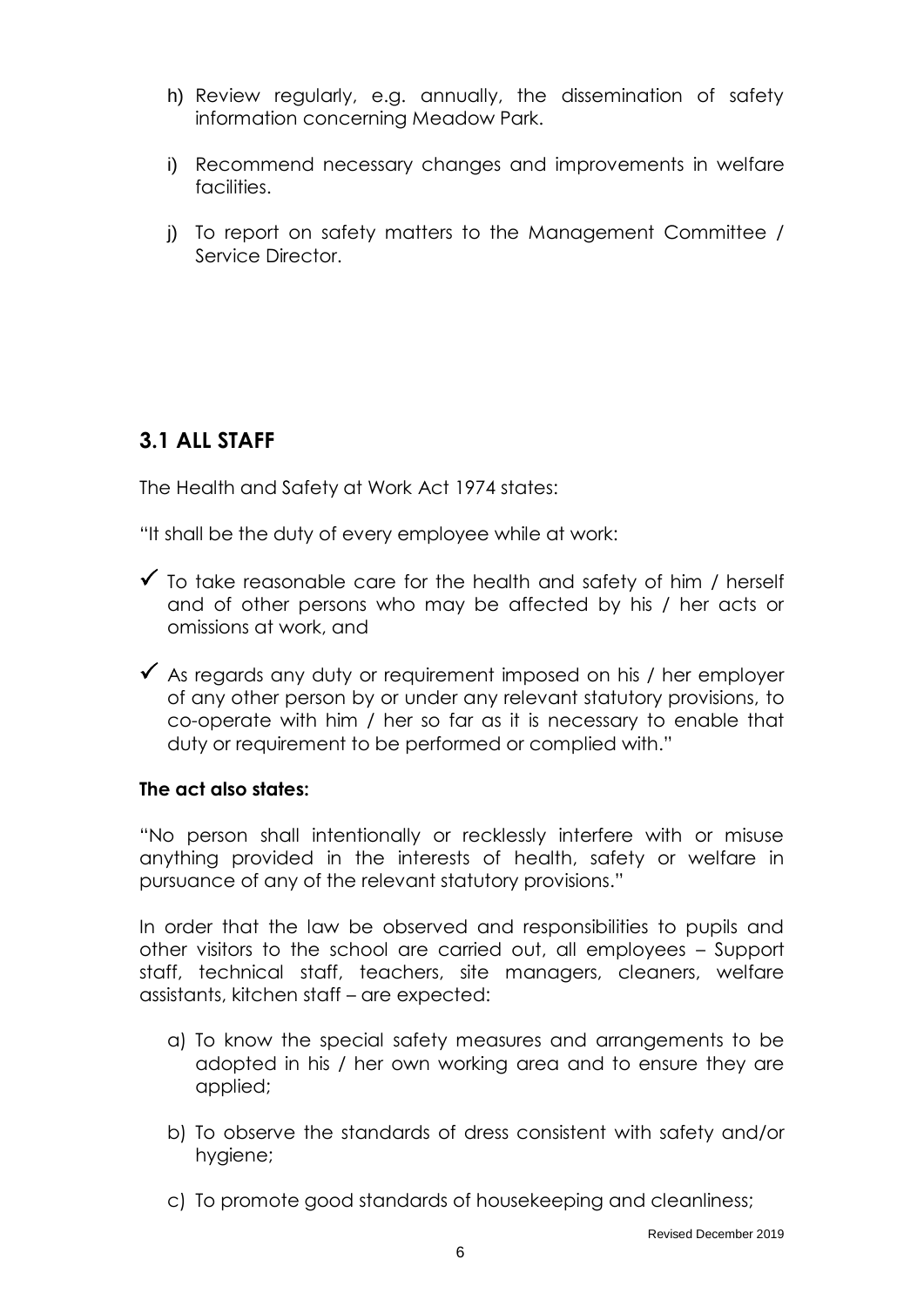- d) To know and apply the emergency procedures in respect of fire and first aid;
- e) To use and not willfully misuse, neglect or interfere with things provided for his / her own safety or the safety of others;
- f) To co-operate with other employees in promoting improved safety measures in school;
- g) To co-operate with the appointed safety representative and the enforcement officer of the Health and Safety Executive or the Public Health Authority;
- h) To pay particular attention to the health and safety needs of children with emotional/ behavioural difficulties and associated learning needs so as to interpret health and safety requirements to them in terms they can understand.

## **3.3 SUBJECT CO-ORDINATOR**

Have a responsibility for the application of the Council's Safety Policy in his / her own department or area of work and is directly responsible to the Head teacher for the application of existing safety measures and procedures within the department. Instructions given by the Authority and the Head teacher, including relevant parts of the statement, shall be observed:

- a) Shall, where necessary, establish and maintain safe working procedures in line with risk assessments including arrangements for ensuring, so far as is reasonably practicable, safety and absence of risk to health in connection with the use, handling, storage and transport of articles and substances, e.g. chemicals, guillotines;
- b) Shall ensure members of staff under their direction are appraised of departmental institutional and authority policies on health and safety;
- c) Shall review any health and safety problems raised by a member of staff under their direction and refer to the Head teacher any situation which cannot be resolved to the satisfaction of both parties;
- d) Shall, in line with (c) above encourage members of staff to raise concerns regarding matters of health and safety, so that policy and practice are kept under constant review;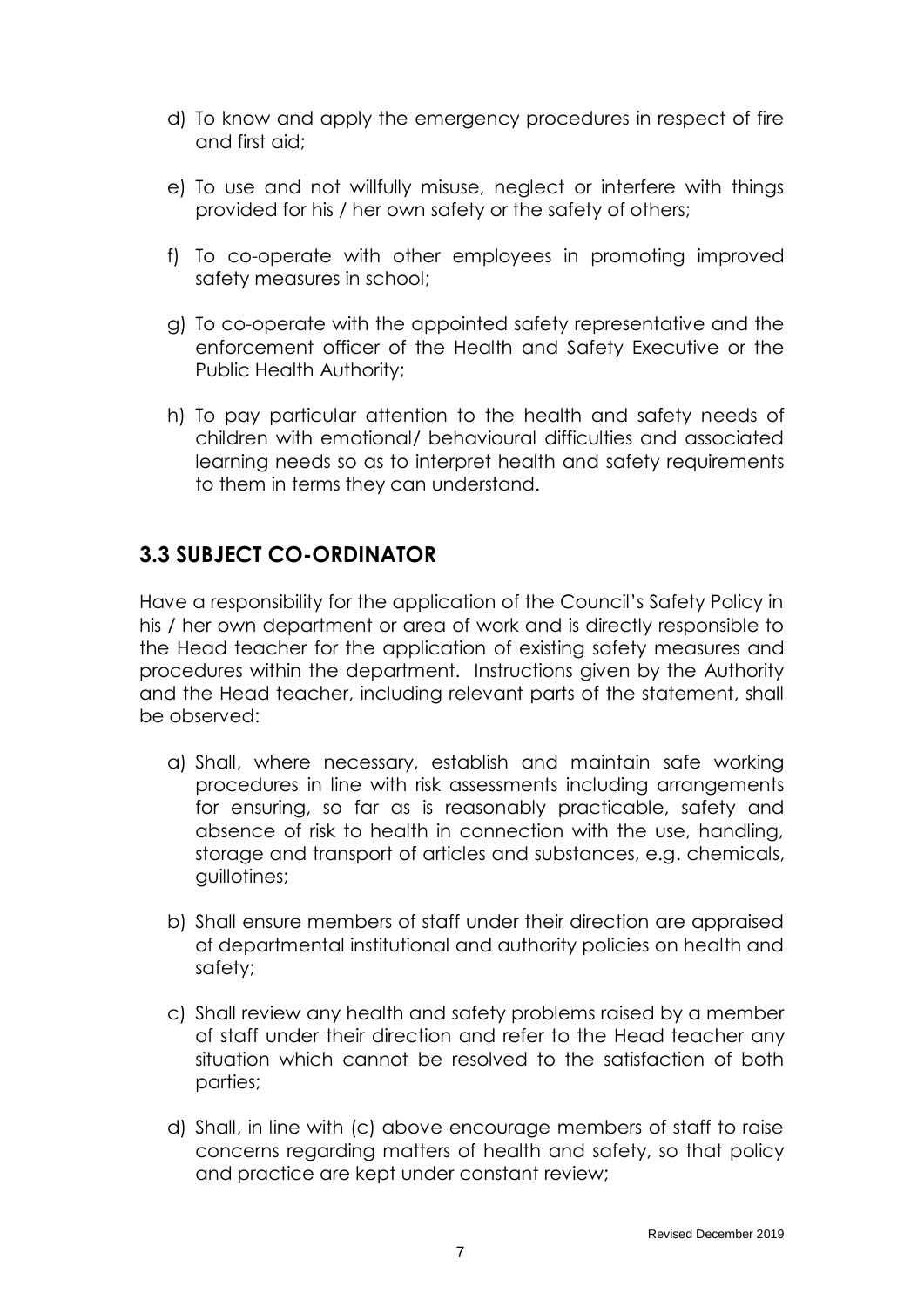- e) Shall report any areas of concern e.g. level of personnel training, maintenance of equipment, to the School Business Manager.
- f) Shall, where appropriate, seek the advice of the relevant officers of the Authority.

#### **3.4 CLASSROOM PRACTITIONERS**

The safety of pupils in classrooms and other work areas is the responsibility of the teacher responsible for the group; the teacher has traditionally carried responsibility for the safety of pupils when they are in his/her discharge. If, for any reason e.g. the condition or location of equipment, the physical state of the room, a teacher considers he/she cannot accept responsibility, he/she should discuss the matter with School Business Manager / Head teacher before allowing practical work to take place, or, if necessary, the room to be used.

#### **A class practitioner is expected:**

- a) To exercise effective supervision of the pupils and to know the emergency procedures in respect of fire, bomb scare, other critical incident, first aid and to carry them out;
- b) To know the special safety measures to be adopted in his/her own special teaching areas and to ensure they are applied;
- c) To give clear instructions and warning to pupils as often as necessary and to avoid pupils taking unrealistic risks;
- d) To integrate all relevant aspects of safety into teaching process and, if necessary and appropriate, give special lessons on safety;
- e) To follow safe working procedures personally;
- f) To advise relevant colleagues on the prevention of accidents;
- g) To ensure colleagues are fully informed of safety procedures, codes of practice, and regulations with regard to equipment practices within their area of responsibility;
- h) To note comments from staff on potential hazards and, if practical rectify or reduce the hazard;
- i) To ensure the regular inspection of equipment with their area of responsibility and completion of teachers' area inspection form;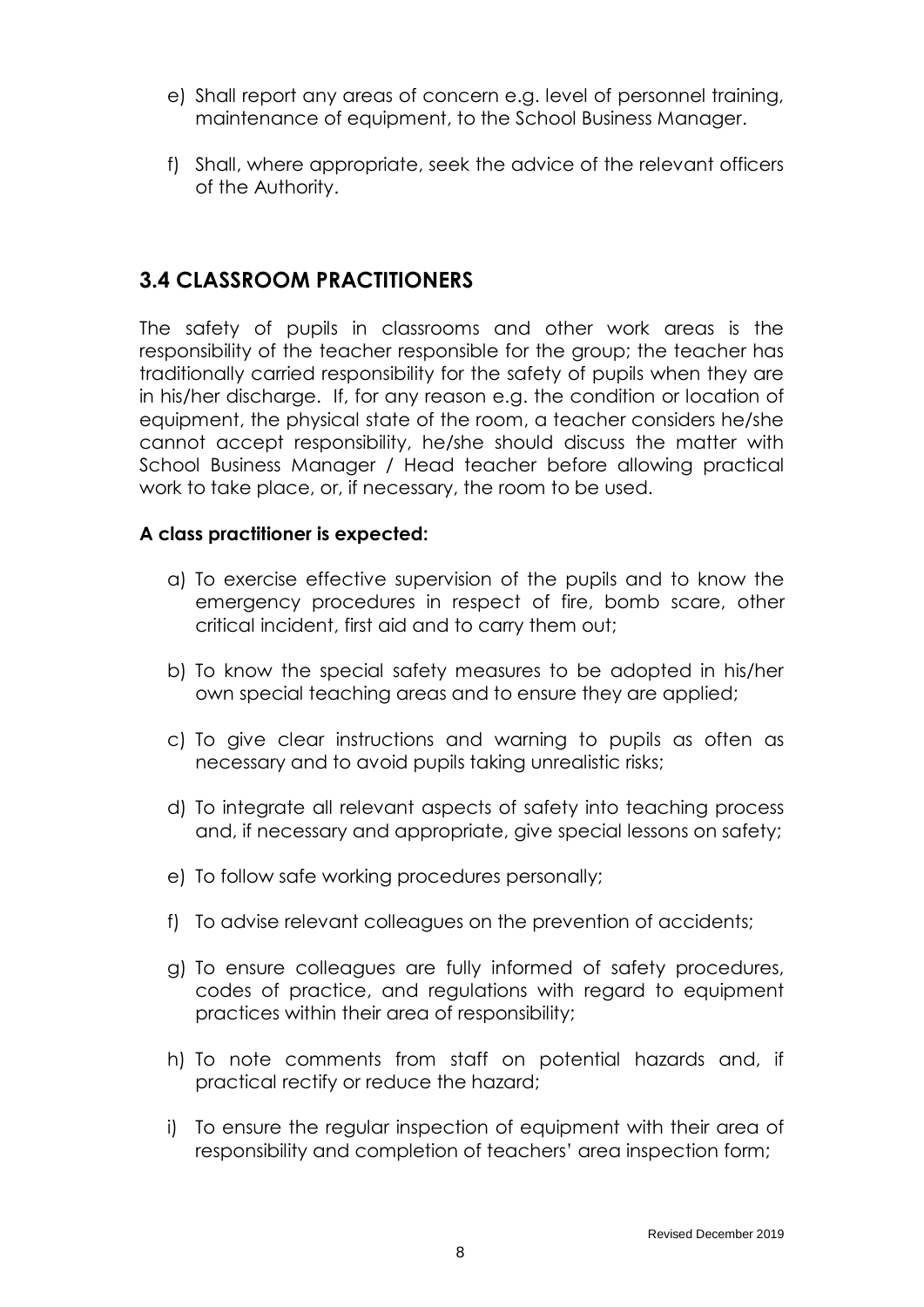- j) To call for protective clothing, guards, special safe working procedures etc. where necessary.
- k) To bring to the attention of the Site manager, concerns over matters affecting health and safety.

#### **3.5 HEALTH & SAFETY REPRESENTATIVES**

To represent the employees in consultation with the employer (part of the Act requires every employer to consult Safety Representatives with a view to making and maintaining arrangements which will enable them and other employees to co-operate effectively in promoting and developing measures to ensure the health and safety of work in which employees and in checking the effectiveness of such matters:

- a) To make representations to the employers on any general or specific matter affecting the health and safety of employees;
- b) To ensure appropriate liaison with external bodies concerned with health and safety;
- c) To receive and disseminate information appertaining to health and safety.
- d) To act as advisor to the Head teacher and Site Manager directly on matters of health and safety;
- e) To co-ordinate with the Head teacher and Site Manager safety precautions, procedures, regulations and codes of practice;
- f) To ensure that all accidents are reported and recorded in accordance with agreed procedures.

#### **3.6 SITE MANAGER**

- a) The Site Leader is responsible and accountable to the School Business Manager for all matters relating to health and safety within the sphere of activity for completing the weekly site inspection form.
- b) The Site Manager must ensure they are familiar with the School's Health and Safety Policy and that cleaning staff are equally aware of the implications of the policy as it affects their work activities e.g. storage of materials, reporting accidents.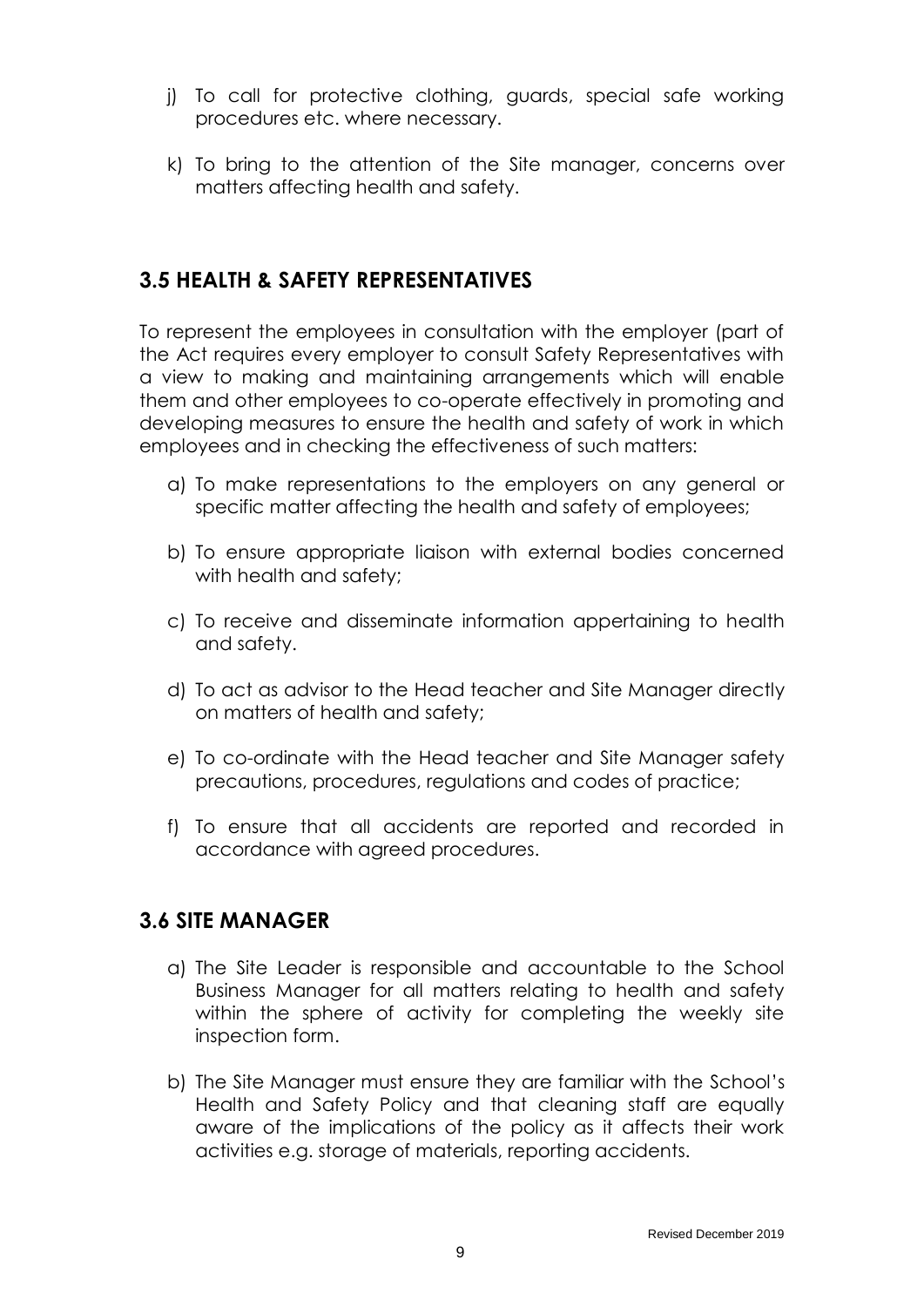- c) The Site Manager should report defects and hazards to the School Business Manager / Head teacher and complete the defect and repair record.
- d) The Site Manager is responsible for ensuring that everything received from suppliers in connection with their work and that of the cleaning staff, is accompanied by adequate information and instruction prior to use.
- e) The Site Manager is responsible for ensuring that staff under the Communities and Neighborhoods contract are adequately informed of the School's procedures.
- f) The Site Manager should inform the Head teacher whenever contractors are due to enter the School to undertake maintenance, service of work contracts. Contractors will also be supplied with the Code of Conduct.
- g) The Site Manager is responsible for maintaining appropriate records, including electrical equipment register, PAT testing, and fire procedures.

## **3.7 KITCHEN STAFF**

- a) The Domestic staff should familiarise themselves with the School's Health and Safety Policy and what it means to his/her work activities.
- b) The Domestic staff should work in conjunction with any policy statement, health and safety rules and guidance issued by Communities and Neighborhoods.
- c) The Domestic staff should ensure that all kitchen staff are instructed and informed to work in accordance with the School's Health and Safety Policy and statements, rules and guidance issued by Communities and Neighborhoods
- d) The Domestic staff should be familiar with the Food Safety Act 1990 and the implications as far as the school is concerned. The Domestic staff should inform the School Leader of any potential hazards or defects.
- e) Communities and Neighborhoods should ensure new employees or part-time assistants are aware of health and safety procedures in the kitchen.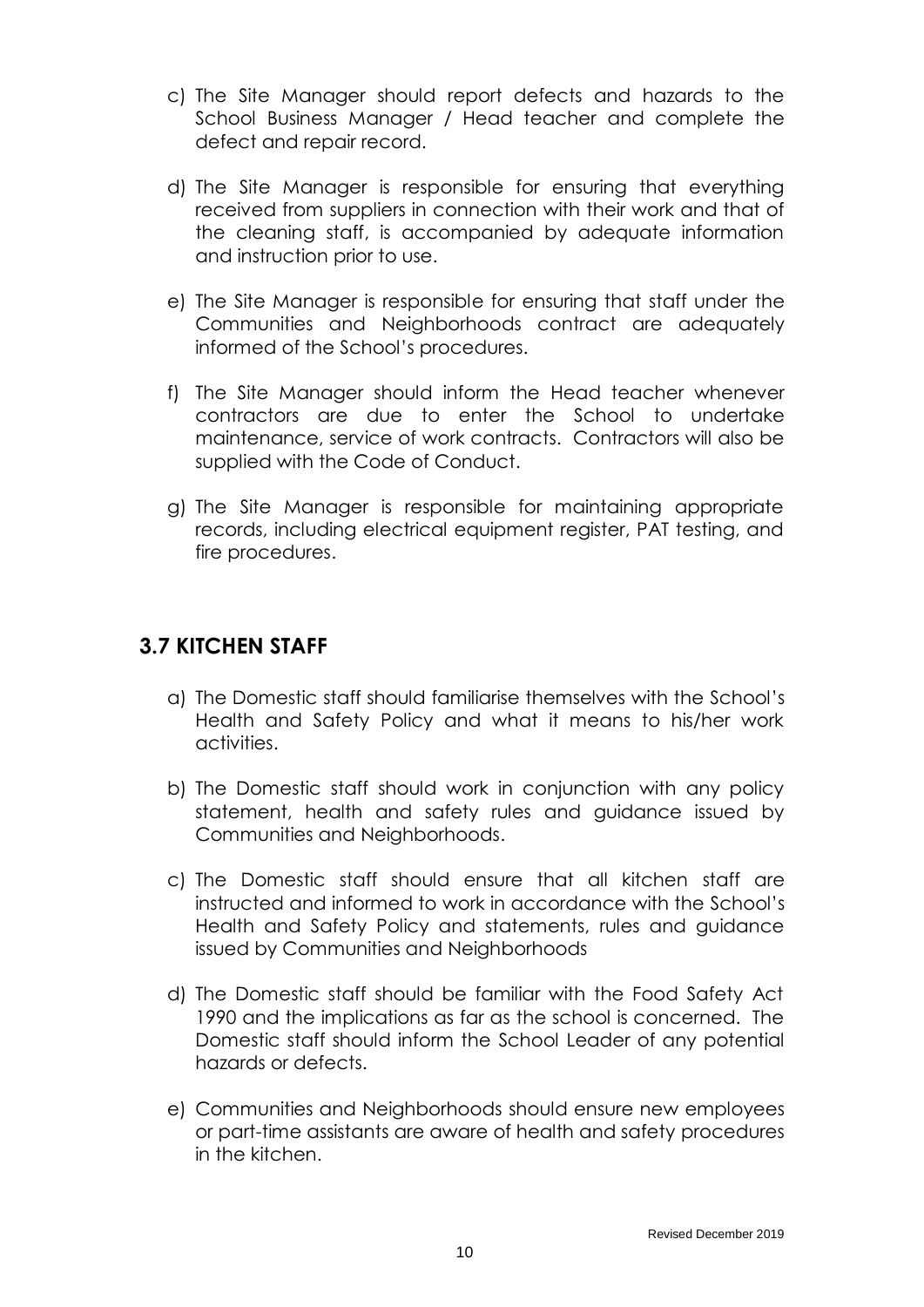# **3.8 PUPILS**

The pupils are expected:-

- $\checkmark$  To exercise personal responsibility for the safety of themselves and other pupils.
- $\checkmark$  To observe the standards of dress consistent with safety and/or hygiene (with particular reference to the wearing of jewellery).
- $\checkmark$  To observe all safety rules of the School and in particular the instructions of teaching staff given in emergency.

# **3.9 VISITORS**

Regular visitors and other users of the premises should observe the safety rules of the School. In particular, parents helping out in the School should be made aware of health and safety arrangements applicable to them by the teacher to whom they are assigned.

*All visitors must report to the School and acknowledge their presence by completing the relevant signing in procedures.*

# **3.10 SAFETY CONTACTS**

Attention is drawn to the Health and Safety Policy Statement issued by Knowsley Council, copies of which are displayed in the following places:-

Business Manager's room.

The School's Site Manager should be contacted with regard to general Health and Safety concerns.

*Urgent Health and Safety concerns should be referred immediately to the Head teacher or in their absence the Head of School.*

## **3.11 SAFETY PROFESSIONALS FROM THE LOCAL AUTHORITY**

The **role** of the Local Authority will be to assist and support the school to create and implement **health and safety** policies in accordance with the latest legislation.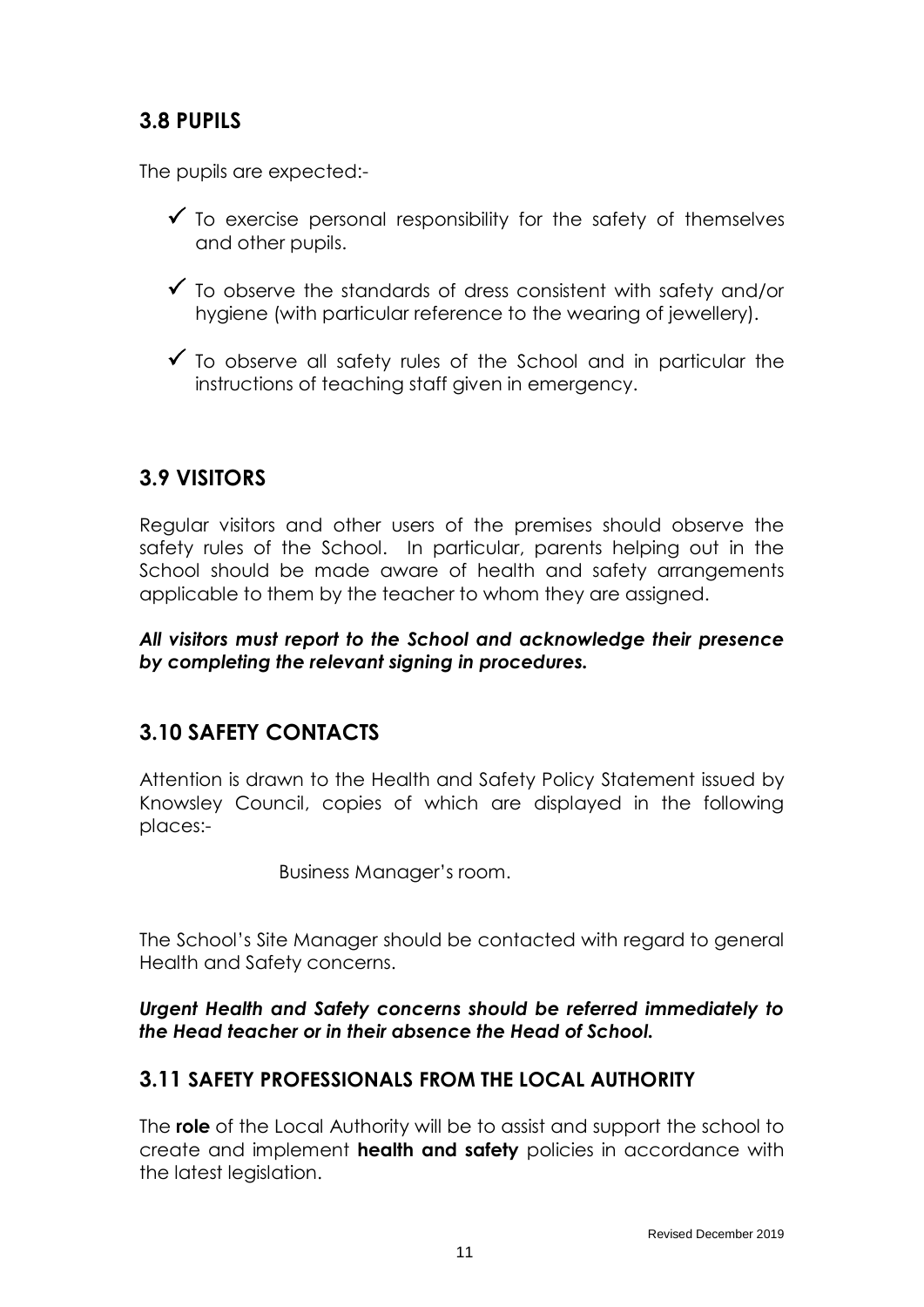The Local Authority Safety Advisor will aim to reduced accidents, injuries and help to promote a positive safety culture within the school. This can be achieved by undertaking regular inspections, reviewing school risk assessments, completing accident investigations and by providing recommendations when required for improving school safety standards.

#### THE SITE MANAGER

- a) Make regular inspections of areas to ensure that potential hazards to health and safety, where reasonably practicable, are eliminated or reduced. Where remedial action cannot be taken, the hazard should be reported at once, recorded in the Inspection Book, as should the date / time and results of each inspection.
- b) Equipment or machinery, which is an immediate hazard, should be isolated and put out of use and an immediate report should be made.
- c) Advise on the use of protective clothing and equipment and to ensure that such clothing and equipment is properly maintained and used.
- d) Ensure that safe practices and methods of work are involved and carried out.
- e) Ensure that all accidents are properly reported.
- f) Ensure that staff and in particular new staff working in their area of authority are informed of safety procedures and regulations and encourage their participation as to eliminate potential hazards. Guidance must also be given to pupils and visitors to ensure that they are aware of, and comply with health and safety regulations.
- g) Take all reasonable precautions to ensure that all new equipment meets the required standard of safety.
- h) Seek advice from the Local Authority Safety Advisor if required.

## **4. HAZARDS AND COMMUNICATIONS**

All members of staff are responsible for identification of hazards and defects and they should be reported to the School Business Manager / Head teacher.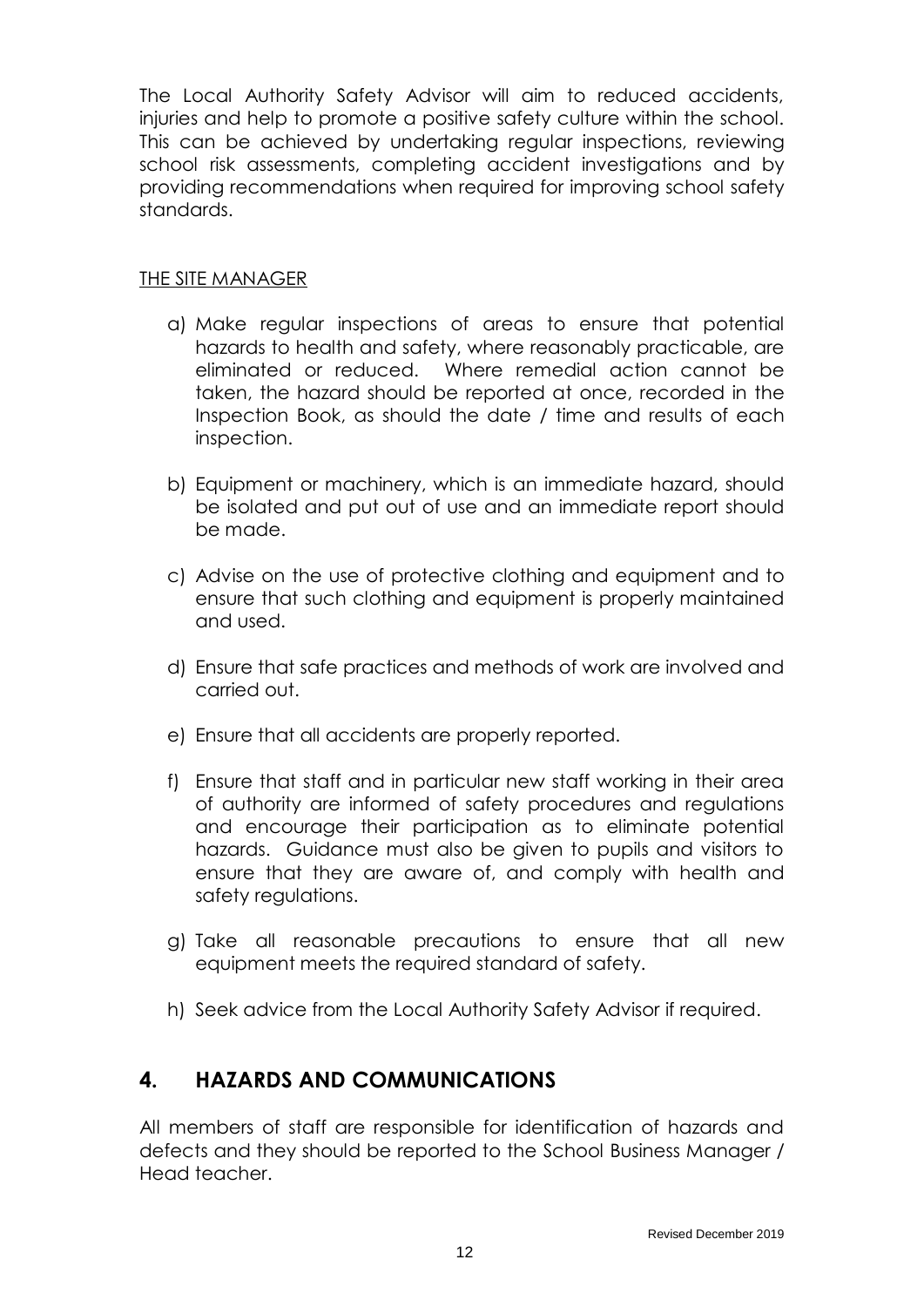The School Business manager will initiate remedial action, if this is impossible the appropriate L.A. Officer will be contacted. The Site Manager will inform the appropriate officer / department of any defective equipment, faulty wiring, and environmental / health hazard immediately and follow it up in writing with a copy to the clerical assistant. Any serious situation should be brought to the attention of the Head teacher or School Business Manager.

# **4.1 COMMUNICATION**

Any person who wants to draw attention to a particular hazard can do so by one or more of the following ways:-

See:

- $\checkmark$  Person responsible for the area if the hazard is in a specialised Area.
- $\checkmark$  Person responsible for the area if the hazard is in a class room area.
- $\checkmark$  The Site Manager to report the concern.
- $\checkmark$  The Head teacher / School Business Manager directly.

# **APPENDIX 1 - FIRE AND EMERGENCY PROCEDURES**

#### **1.1 PRECAUTION AIMS**

- $\checkmark$  To prevent loss of life or injury to personnel
- $\checkmark$  To prevent fire
- $\checkmark$  To ensure that an alarm is raised quickly and efficiently
- $\checkmark$  To deal with emergencies if safe and competent to do, such as quelling a small fire
- $\checkmark$  To evacuate the premises in a safe orderly and speedy manner to a final place of safety.
- $\checkmark$  To ensure that outside assistance is called with the least possible delay and to a pre-determined plan.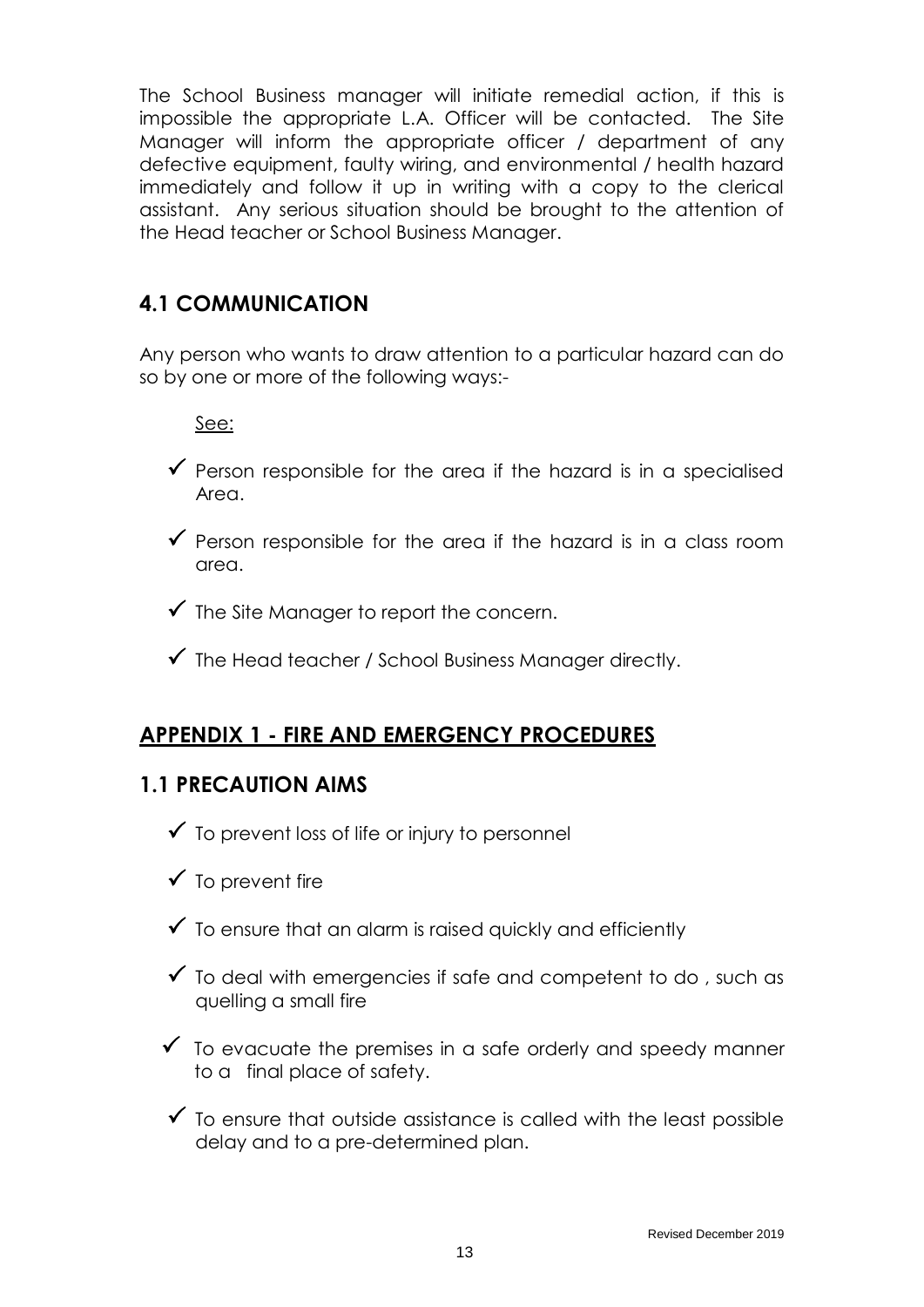#### **1.2 PREVENTION OF FIRE**

In order to prevent fire it is necessary to appreciate the general circumstances in which a fire could arise. Having an intelligent understanding of the causes of fire is the first step towards taking necessary precautions. If it is not possible to remove the risk altogether it is often possible to reduce the hazards to reasonable proportions. The following are some examples of common causes of fire, the remedies for which are self-evident:

- a) Careless use of naked lights
- b) Careless use of heating appliances such as portable stoves or radiators.
- c) Electric toasters left on unattended
- d) Inexperienced persons making additions to, or otherwise interfering with, electrical installations.
- e) Accumulation of combustible material keep storerooms and classrooms, especially practical rooms clear.
- f) Take particular care in the use of and storage of inflammable liquid. Small containers only in use and then under strict teacher supervision.
- g) Strict supervision and care in the use of cookers, Bunsen burners etc. Turn off when not in use.
- h) Be on the alert for gas leaks, blown out/defective pilot lights on cookers etc.
- i) Report any potentially dangerous/damaged electrical fitting.
- j) Boiler house (Site Manager):
	- $\checkmark$  Keep clear of rubbish
	- $\checkmark$  Keep floor clear of all spillages
	- $\checkmark$  Areas adjoining boiler to be kept clear.

## **1.3 ACTION IN THE EVENT OF FIRE**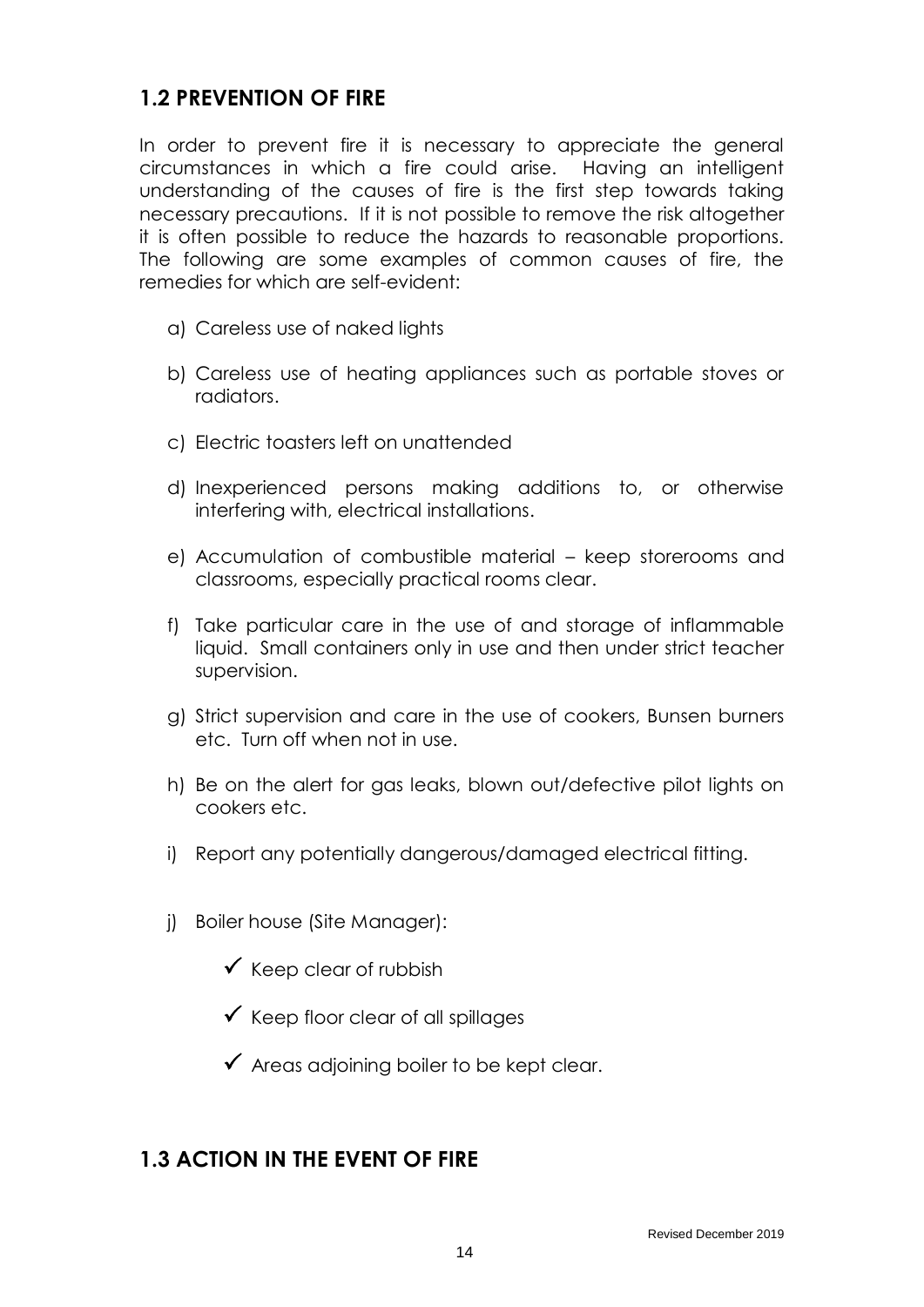- a) On discovering a fire, raise the alarm by breaking glass in the nearest alarm. If this does not activate the alarm siren, raise the alarm by word of mouth using the School radio handsets. Take out class by the nearest route to the **assembly point.**
- b) Check all dead end rooms and toilets on your way out of the building – ensuring all staff and pupils are alerted. **Pupils should leave the building in a calm and orderly manner – there should be no running.**
- c) Line up pupils at the assembly point in their tutor groups and check attendance according to the daily register, which will be brought to the assembly point by the Administrator. **Report any absences immediately.**
- d) Remain at the assembly point until you are told it is safe to reenter the building.
- e) The Senior Leadership Team will sweep the building to ensure no one remains inside.
- f) The Site Manager / Chief Fire Warden will investigate the cause of the alarm and be responsible for reporting to the Head teacher if the building is safe to re-enter.

#### **SITE MANAGER**

The Site Manager will be responsible for:-

Weekly report to the Head teacher on the condition of the fire fighting appliances by visual inspection and record accordingly

- $\checkmark$  Weekly check on the alarm system and record in the log book accordingly.
- $\checkmark$  Monthly check on the emergency lighting system and record in the log book
- Ensuring that all emergency and other doors are unlocked and unobstructed during the time the School is in session. Carry out a check to ensure that all fire doors and exit doors are working smoothly and efficiently and accordingly.
- $\checkmark$  Record the incident briefly in the logbook by the control box.

## **ADMINISTRATION**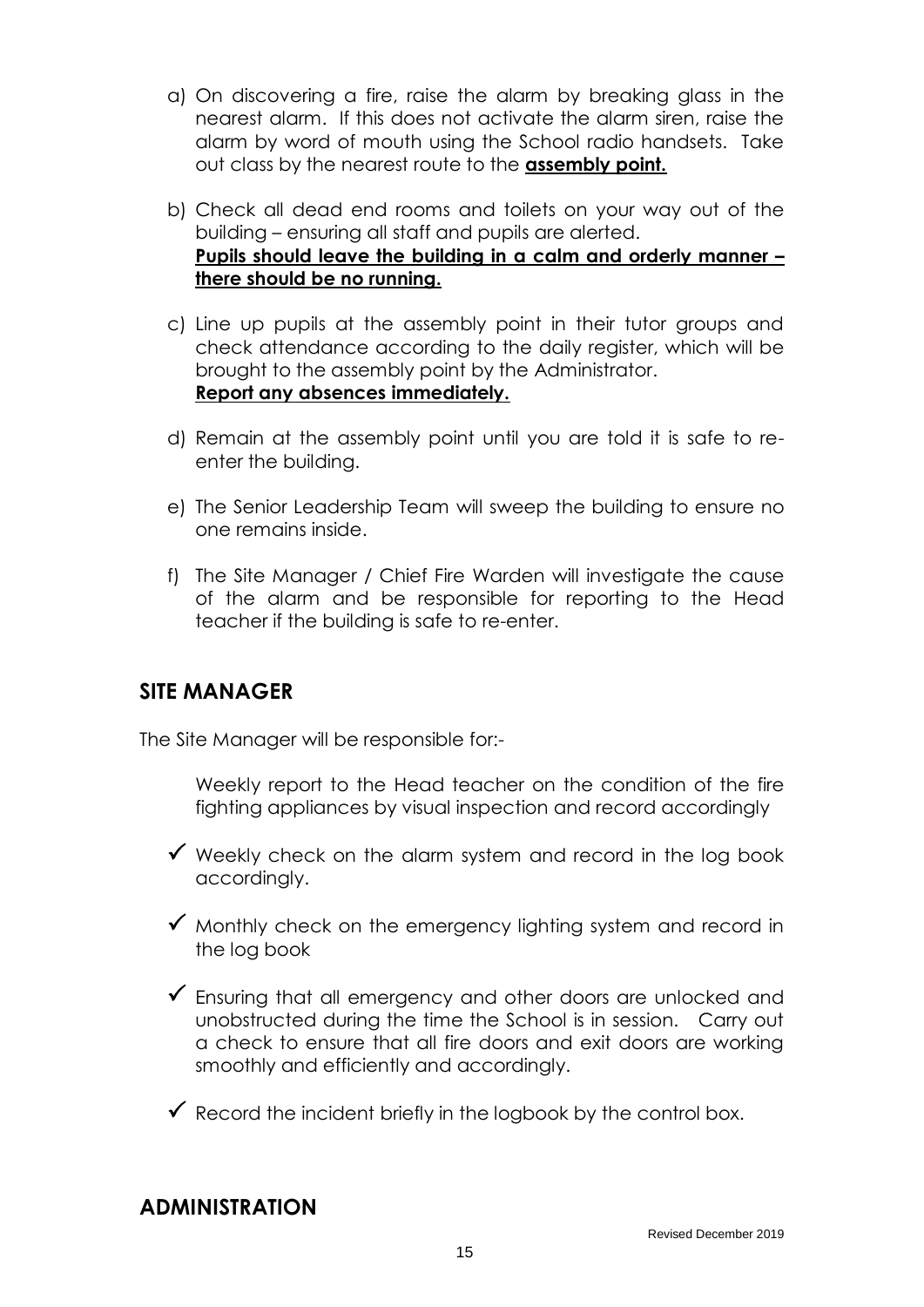When the alarm is raised will:-

- $\checkmark$  Take the registers to the assembly point
- $\checkmark$  Await immediate clearance from the Head teacher or Health and Safety Representative.

#### **1.4 FIRE DRILL DURING BREAK TIME OR CHANGE OF LESSONS**

- a) The building must be evacuated by all staff and pupils
- b) Pupils and staff moving between lessons must take the shortest route to the assembly point
- c) Staff not on duty when the building is experiencing a fire drill, must move to the assembly point ready to help receive the incoming classes.

# **1.5 FIRE DRILL DURING LUNCHTIME**

- a) All staff and pupils must evacuate the building
- b) Pupils and staff should leave the building by the shortest possible route to the assembly point
- c) Staff not on duty when the building is experiencing a fire drill must move to the assembly point ready to help receive the incoming classes
- d) All staff and pupils must remain at the assembly point until attendances have been determined and the Head teacher or Head of School tells them it is safe to re-enter the building.
- e) The Site Manager will investigate the cause of the alarm and liaise with The Head teacher or Head of School.

# **1.6 PROCEDURES FOR DEALING WITH BOMB THREATS / ATTACKS**

Attention is drawn to the guidelines issued by Knowsley Council, a copy of which is attached for reference.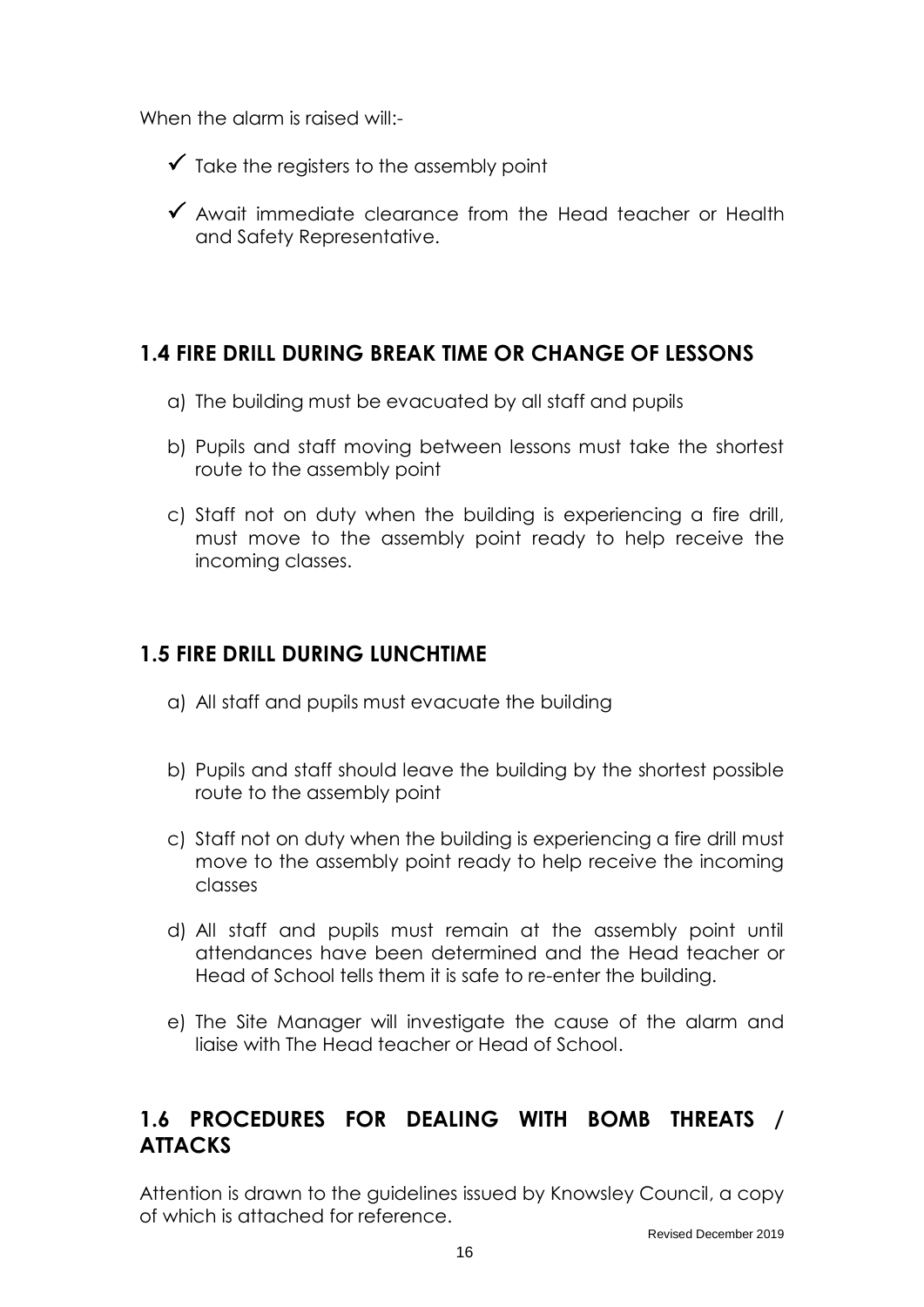Staff should comply with the guidelines indicated and if an evacuation of the building is actioned by the Head teacher then the building should be vacated in line with fire alarm procedures.

The designated person to authorise and action evacuation procedures is the Head teacher **and the signal to evacuate the premises as a result of bomb alert is ten short bursts of the fire alarm followed by the alarm remaining on.**

All staff and pupils should remain outside the building at the assembly point until authorised to return by the Head teacher (or her absence – Head of School).

# **1.7 PROCEDURE FOR CRITICAL INCIDENT**

# **APPENDIX 2 - FIRST AID / ACCIDENT PROCEDURES**

## **2.1 HYGIENE AND HEALTH**

- a) The medical room provides space for medical examinations and treatment of pupils by doctors or nurses.
- b) Medicines should not be given to pupils. Any requests for such should be directed to the member of staff trained to administer medicines. In some circumstances when a written request from parents has been received with details of dosage, the medicine can be administered. However, it must be clearly labeled and kept under lock and key, and administered under the direction of the nominated First Aider that has been trained to administer medicines.
- c) Pupils suffering from epilepsy / asthma or any other long term disease / illness are listed on the register available to all staff and circulated by the Every Child Matters Leader who is responsible for passing this information on to staff including the work based learning coordinator / provider.
- d) **Analgesics:** The LA has directed that staff provide no analgesics e.g. Paracetamol unless parental approval has been given. They should only be administered by a nominated First Aider who has received administering medicines training and a record kept. Analgesics must not be given to a pupil who is taking medications prescribed by a doctor.
- e) Toilet areas are the responsibility of the Site Manager and Communities and Neighbourhoods .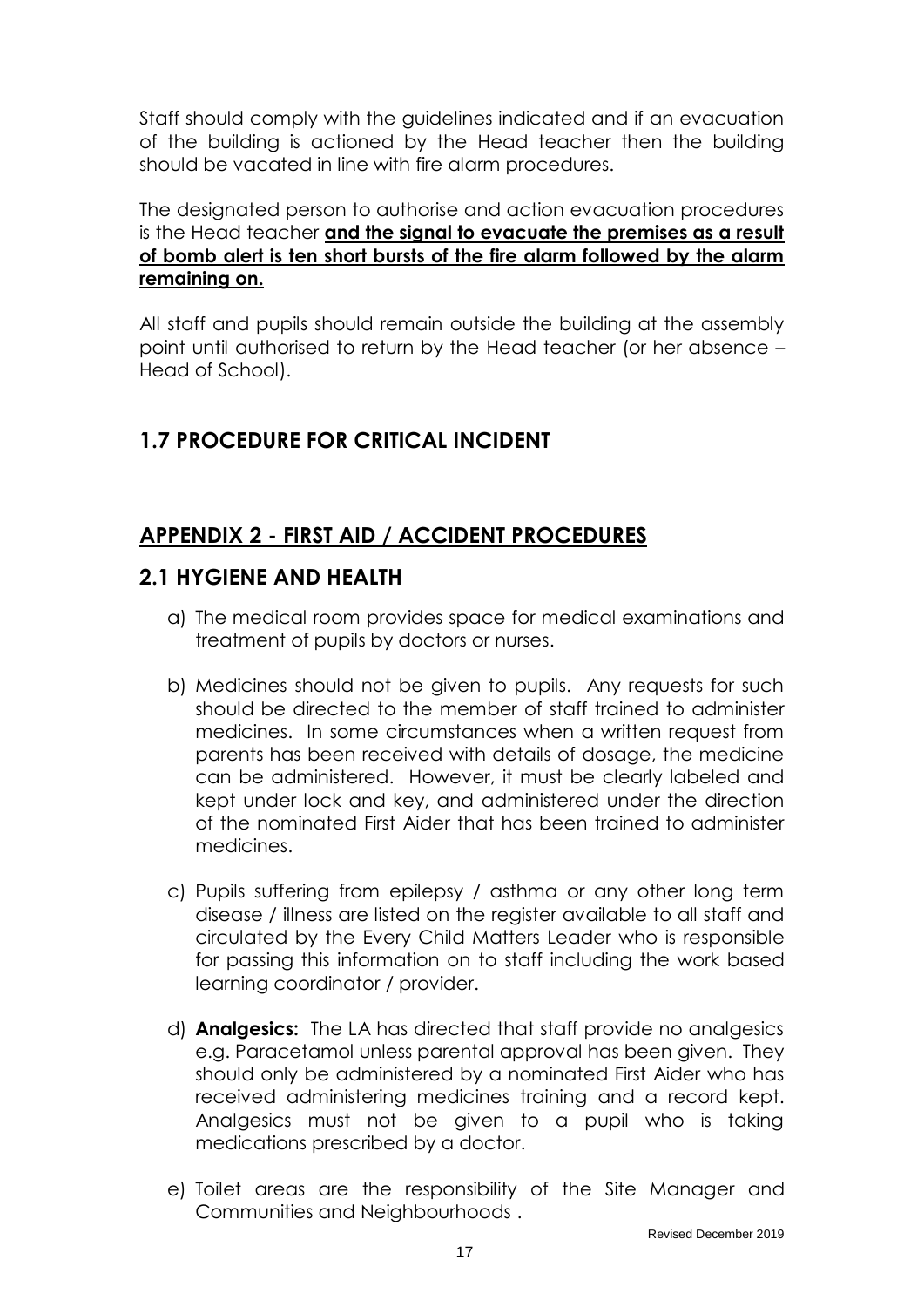- f) All staff must set a high standard of personal hygiene and encourage the same in pupils.
- g) **Smoking is not allowed on the school premises at any time. Knowsley Council has a no smoking policy in all its buildings.**

## **2.2 FIRST AID**

- a) All staff have a duty to care properly for pupils in the "loco parentis" role.
- b) The members of staff with a first aid qualification and the nominated "**First Aiders"** are recorded on the wall in the reception office.
- c) A first aid cupboard is located within the medical bay. Maintenance of first aid boxes and re-stocking of the contents is the responsibility of the designated member of staff.
- d) A first aid box for out of school visits is available from the nominated first aiders.

#### **2.3 EMERGENCY PROCEDURES – ILLNESS OR ACCIDENT**

If anyone should become ill or suffer injury as a result of an accident the following procedures should be adhered to:-

- a) First aid should be rendered, but only as far as knowledge and skill permit, support should be sought from the nominated "First Aiders" wherever possible. The patient should be given all possible reassurances and if necessary, removed from danger.
- b) The Head teacher or School Business Manager must be sent for immediately (usually via the School office). He/she is the appointed person to take charge of the situation. Out of school hours the Site Manager is appointed.
- c) The Head teacher and Local Authority's Health and Safety Representative should also be informed as soon as possible in the event of a serious illness or injury.
- d) The trained First Aiders are listed on the wall in the reception office.

who should be summoned immediately if circumstances necessitate.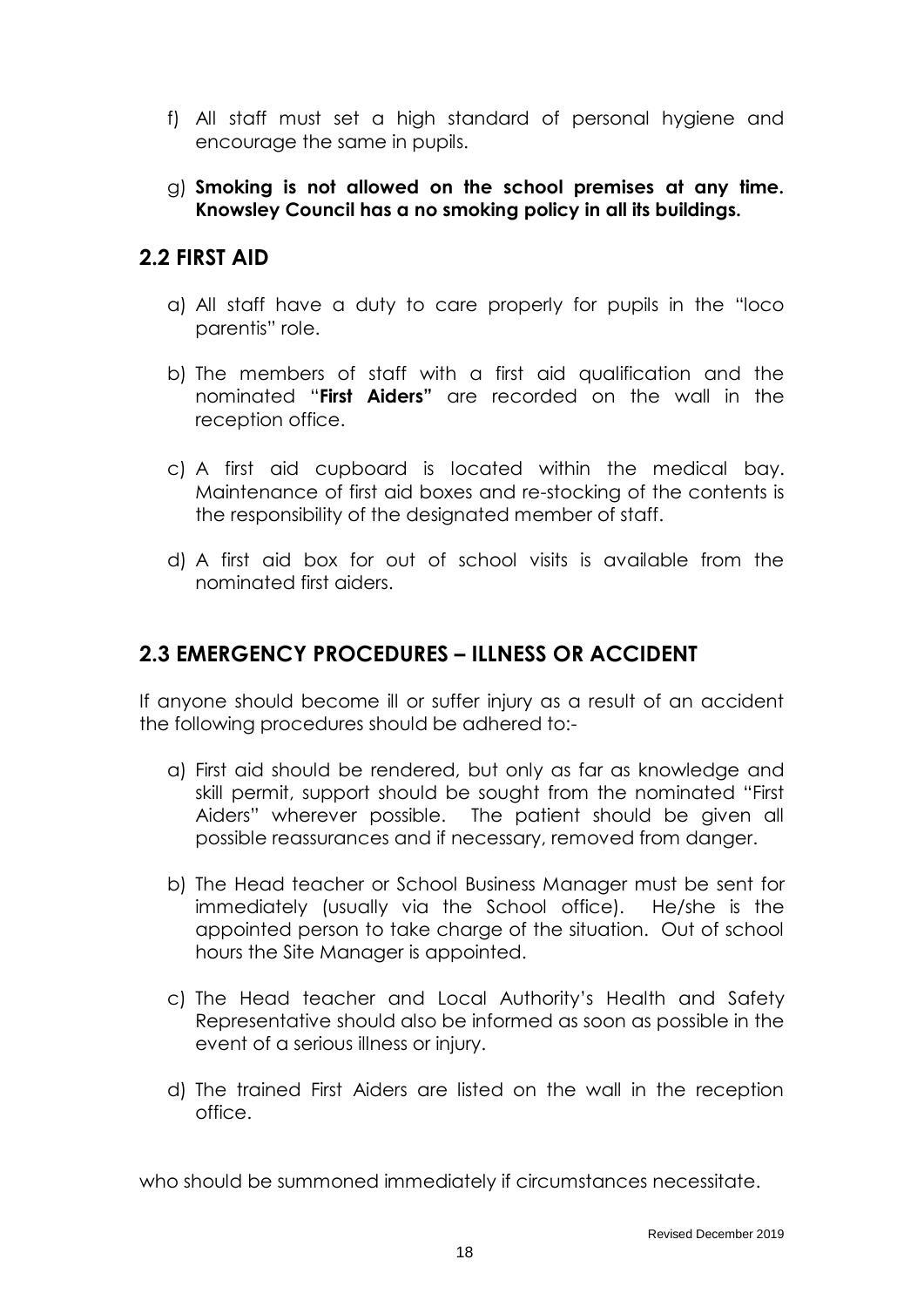- e) If an ambulance is required the 999 service should be used (via the School office if possible). A responsible person should be sent to the school gate to direct the ambulance crew to the casualty. Pupils should be directed away from the area. Parents or emergency contacts must be notified immediately. If this is not possible then any pupil should be accompanied to the hospital in the ambulance by a member of staff. On no account should provision of urgently needed medical treatment by delayed pending the arrival at Meadow Park of parents.
- f) Parents must be notified as soon as possible.
- g) As soon as possible after the incident every case of injury or accident must be fully and accurately reported on the appropriate form and where possible detailed statements obtained from witnesses. Completed forms should be passed the Head teacher who will investigate the accident. An accident form should be completed for all accident to employees, pupils, members of the public and entry must be made in the accident register.
- h) Minor illnesses reported by pupils should be reported to the nominated first aider who will arrange for parents, relatives or emergency contacts to be made aware if the situation seems to warrant the pupil being sent home. Pupils should not be sent home without this contact and authorisation from the Head teacher or Head of School.
- i) If pupils are taken home in a member of staff's car the member of staff must ensure he/she has obtained specific cover from his/her insurance company for transporting pupils.

# **APPENDIX 3 - CONTROL OF INFECTION GUIDELINES**

Please see Knowsley Council's "Infection Control" Policy, which is held within Bertha.

A number of issues have been raised recently in respect of "communicable diseases".

Staff who may have a concern with regard to the health of a particular pupil should inform the Head teacher or School Business Manager.

In all cases of uncertainty, parents should be notified with a written request that the pupil be referred to their General Practitioner. This is the responsibility of the "Every Child Matters" Leader".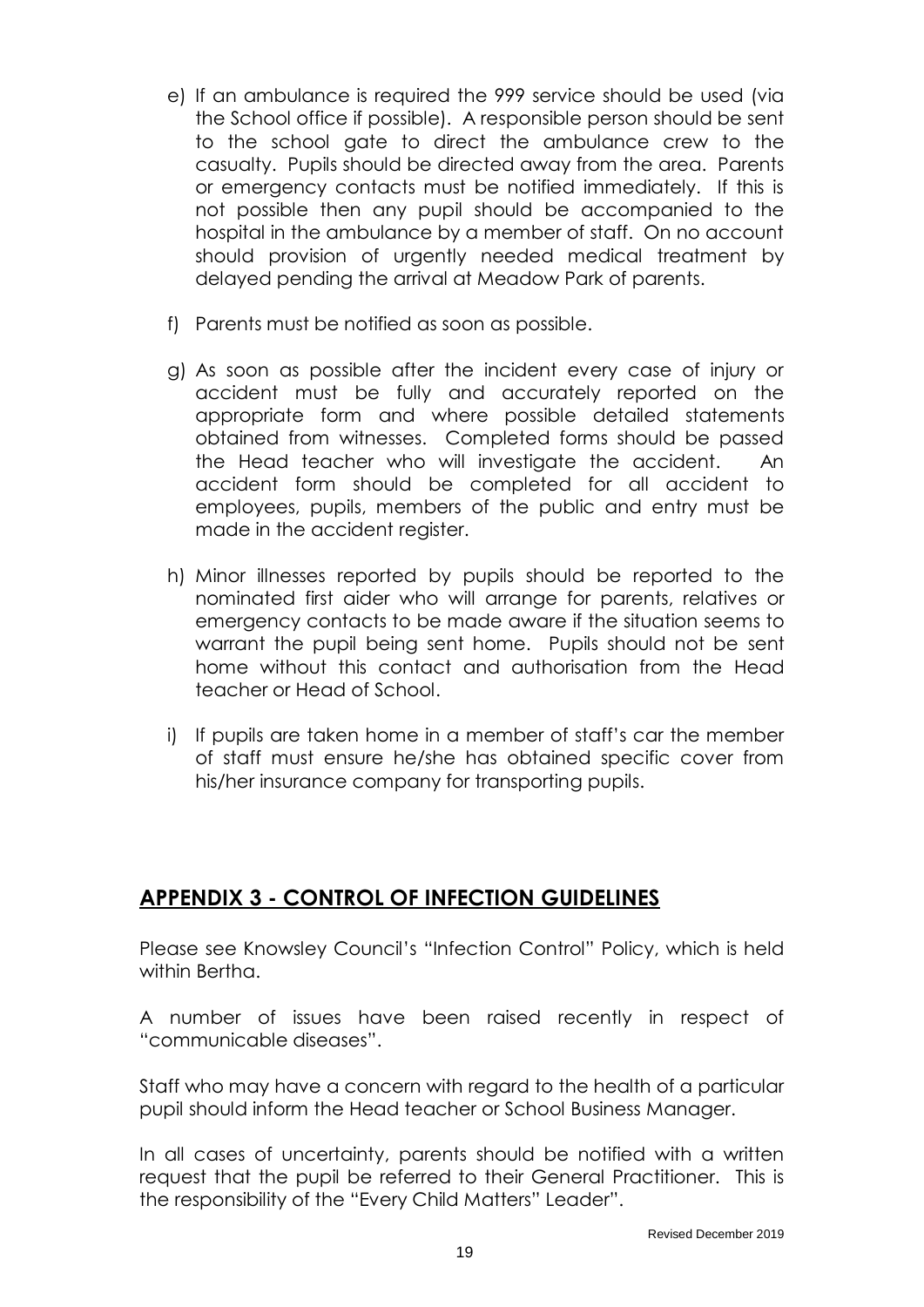# **APPENDIX 4 - ELECTRICITY AT WORK REGULATIONS**

The following regulations outline specific requirements for the safety of electrical equipment and electrical systems.

Attention is drawn to the guidelines issued by Knowsley Council in respect of "Visual Electrical Equipment Inspection". Any member of staff who suspects an electrical fault must notify the Site Manager immediately. **The Site Manager is the designated member of staff to undertake visual inspections of electrical plugs, flex and equipment.**  Any equipment thought to be dangerous must be taken out of use until checked by a technically competent person. The Site Manager will be responsible for contacting the contractor who undertakes this function for the School.

All electrical equipment must be registered in the "Electrical Equipment Register" by the member of staff responsible for the item. The Site Manager retains the book.

Staff **must** comply with the recommendations issued by the Knowsley MBC in terms of the visual inspection of electrical items within their area. It is good practice to visually inspect all electrical items at least once a term.

# **ADVISORY NOTES**

#### **Contractors**

According to the regulations any piece of electrical equipment within the system (i.e. Plugged into the mains supply) within the school premises becomes the responsibility of the school. Therefore all contractors must be aware that any electrical equipment they supply must comply with the "Electricity at Work Regulations 1989". Consequently all contractors will be obliged to sign the following statement **before using any electrical equipment.**

"It is a condition that a contractor shall comply with all the relevant Acts, By-laws, Orders, Regulations and the Electricity at Work Regulations 1989 and that they shall employ experienced work persons who are capable of performing the work required in a satisfactory manner""

#### **Electrical Items Owned by Staff.**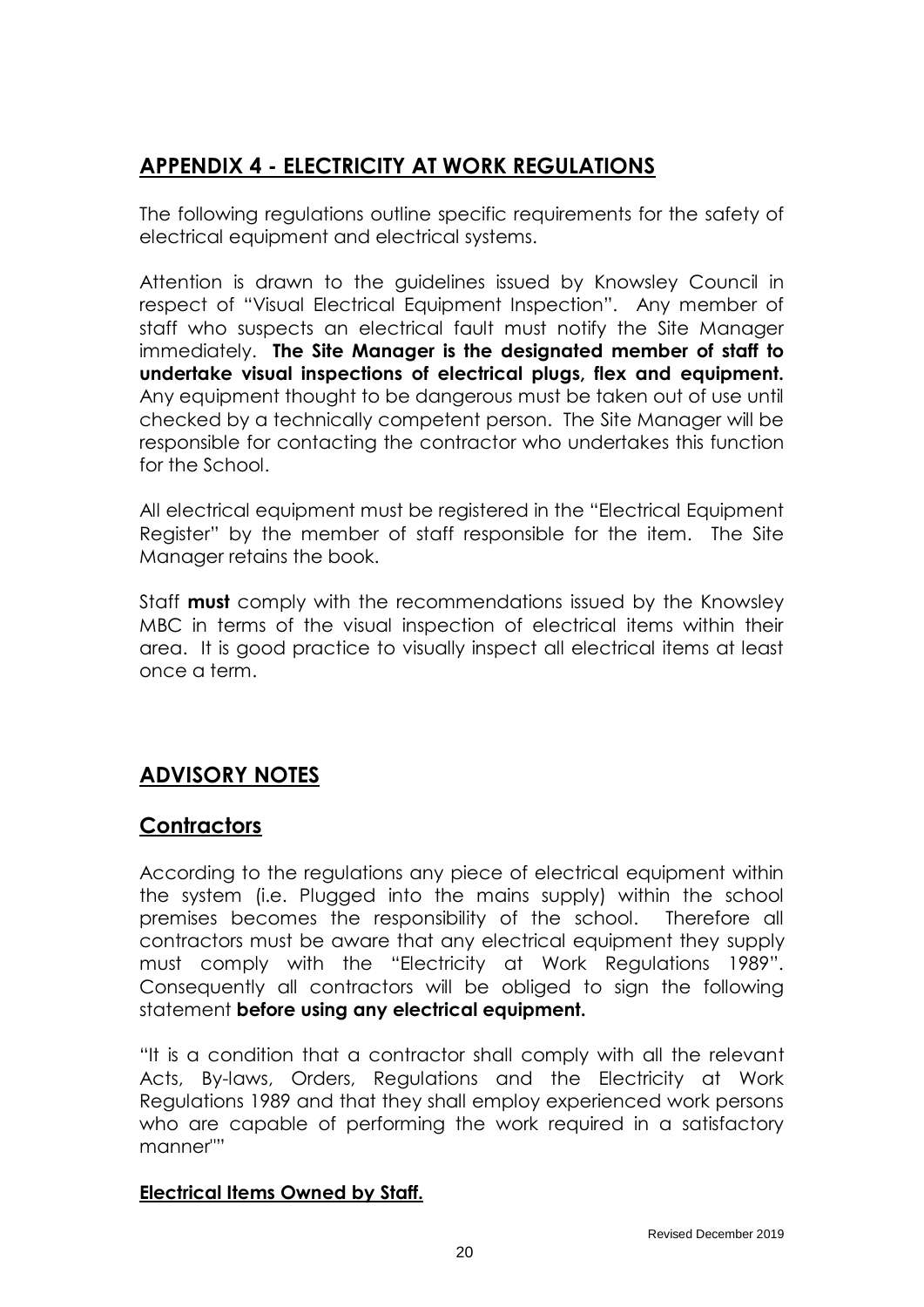Staff members *should not* use any electrical equipment on the school premises unless it has been checked for electrical safety. The Site Manager should be contacted in such cases to visually inspect any equipment and arrange for the schools electrical contractor to undertake a safety check.

## **APPENDIX 5 - SITE RISK ASSESSMENT**

Meadow Park is included in the LA Health and Safety Service Lead Agreement. As such, Health and Safety officers from the LA can be called onto site to make Risk Assessments when needed.

The School premises are inspected daily for glass, litter etc by the Site Manager and recorded accordingly.

The Site Manager will carry out a routine Health and Safety inspection of every term. The purpose of this inspection will be to ensure that the School Health and Safety Policy is being followed and to highlight areas of staff concern. The Health and Safety Representative will review the weekly site inspection form, teacher area inspection forms and defect and repair records.

# **APPENDIX 6 - COSHH REGULATIONS**

#### **(Control of Substances Hazardous to Health – Reg. 2002)**

These regulations apply to schools. The school, through the LA is a member of CLEAPSS and as such has been issued with a set of 'hazards' covering all hazardous substances used in schools.

CLEAPSS information booklets and hazard cards are kept in the science area and should be consulted when it is proposed to use a substance or carry out an operation with potentially hazardous activity.

CLEAPSS can be contacted at any time for advice.

COSHH Regulations advice for school cleaning materials etc. is kept by the Site Manager supplied by Contract Services.

The LA will support the School in both the assessment and identification of potentially hazardous substances and provide appropriate advice.

# **Appendix 7 - TRANSPORT / MINIBUS TRAVEL**

#### **7.1 DRIVERS**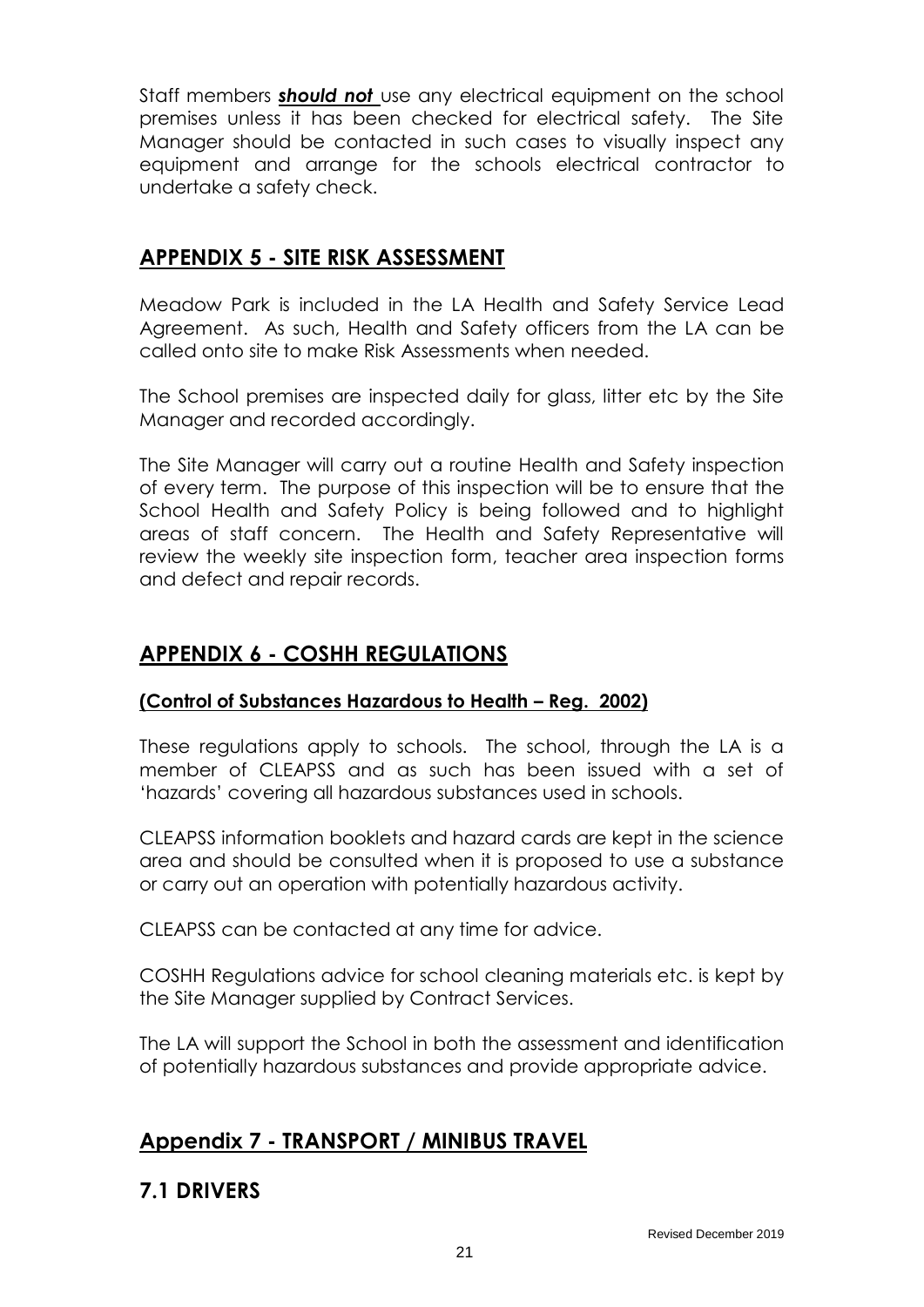Any person driving Meadow Park's own vehicle or hired minibus must have passed a minibus assessment test conducted by a school approved by the Department of Transport or must have class D1 on their license.

In addition the driver must:

- $\checkmark$  Hold a full driving license
- $\checkmark$  Satisfy all the conditions of the insurance relating to the vehicle
- $\checkmark$  Be fully equated with all safety procedures relating to transporting students with emotional and/or behavioural difficulties.

 $\checkmark$  Must be alcohol or substance free.

 $\checkmark$  Fit to drive

At the start of term staff who intend to drive the School minibus or to transport pupils in their own cars must provide copies of the following documentation to the Business Manager.

 $\checkmark$  Driving License

- $\checkmark$  Insurance certificates (indicating business use)
- $\checkmark$  MOT (for car drivers where needed).

# **7.2 VEHICLES CHECK**

On all journeys it is advisable for there to be two members of staff. One to drive and one to sit with pupils. Prior to setting off it is the responsibility of the *driver* to make the following checks:

- a) Oil, water, windscreen washers and tyre pressures are at correct levels.
- b) The first aid equipment and fire extinguisher is in the correct place.
- c) Lights, windscreen wipers, indicators, seat belts are functioning correctly.
- d) Any equipment being carried is stored safety and securely.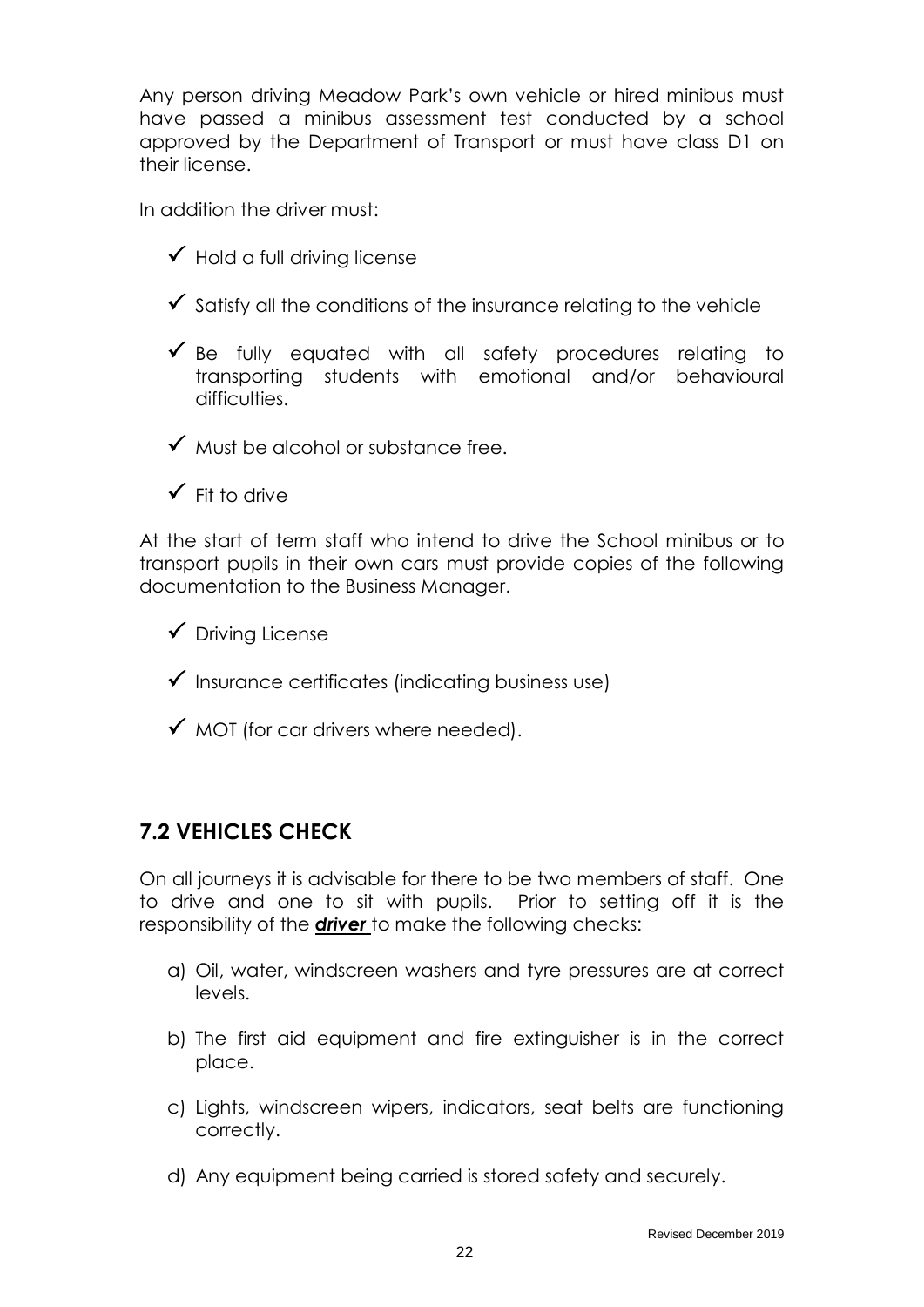- e) An off site visits form must be completed and signed by the School Leader or Assistant School Manager prior to the journey.
- f) The vehicle "tick list" should be completed and signed.
- g) The minibus journey book should be completed before and after the trip.
- h) A mobile telephone should be taken, but **NOT USED** whilst driving.

# **7.3 JOURNEYS**

- a) When two adults are escorting pupils one adult should sit in the back of the minibus to ensure that help is immediately on hand should an emergency arise.
- b) By law the passengers and the driver must wear a seat belt.
- c) It is recommended that pupils do not travel on the front seat of the vehicle (space permitting). A dynamic risk assessment will be completed by the driver (Responsible Person) if such an occasion arises. The diver must always comply with the law.
- d) The Schools mobile phone should be carried on all journeys. Staff should be fully conversant with its use.
- e) If breakdowns occur, including tyre punctures children should remain in the vehicle at all times and the relevant emergency services contacted as soon as possible. This procedure *must* be followed whether the breakdown occurs on motorways or on any other road.

# **7.4 LONG JOURNEYS**

- a) No driver should undertake a long journey (over 100 miles or more than 2 hours duration) at the end of a working day without a minimum of 1 hour's rest.
- b) Rest stops should be planned prior to the commencement of the journey and must be of at least half-hour duration after a maximum of 2 hours driving.

## **7.5 REPORTING FAULTS**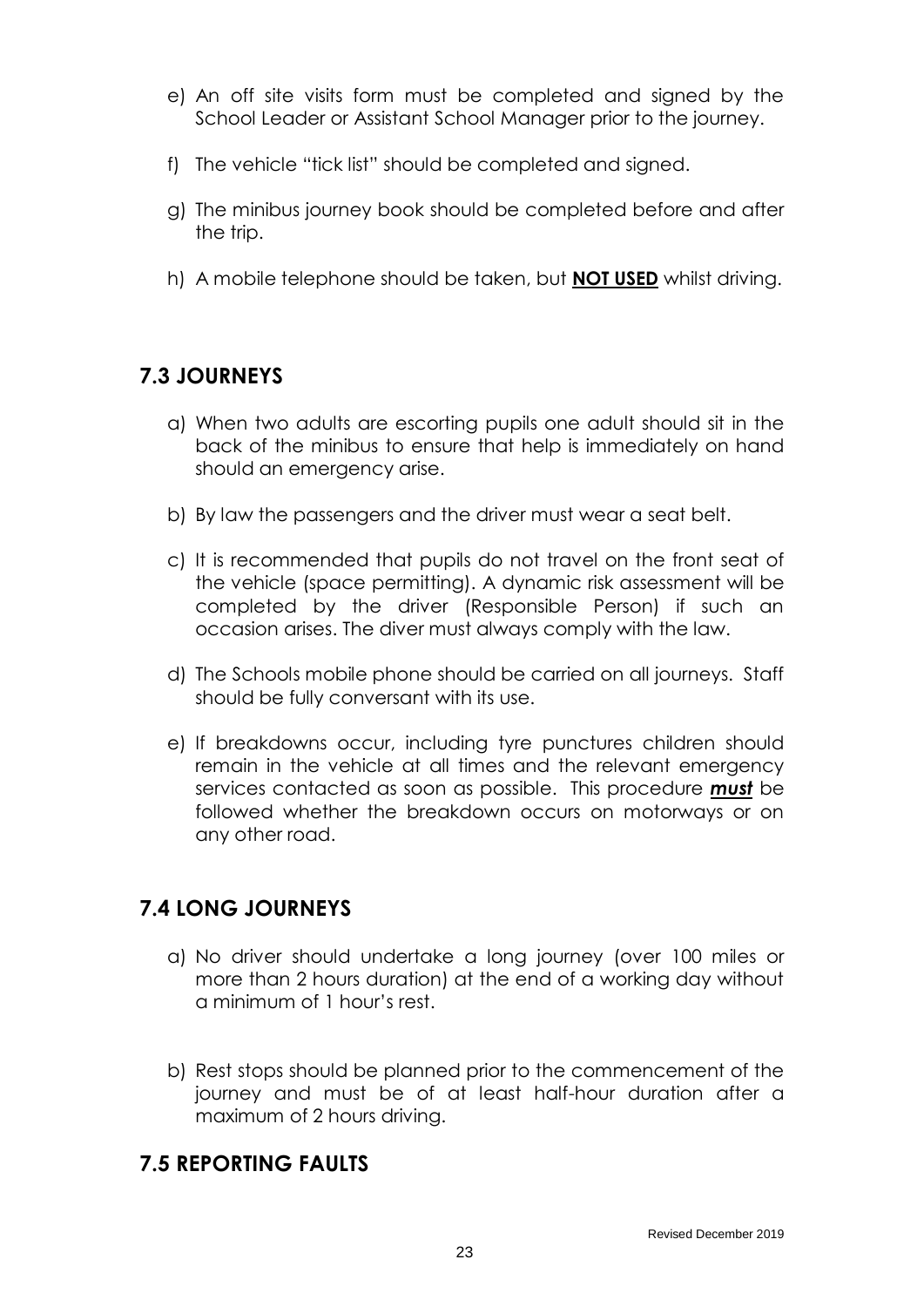Any faults pertaining to the School's vehicle must be reported to the Head teacher or School Business Manager immediately.

# **7.6 USE OF STAFF CARS TO TRANSPORT PUPILS**

Staff using their own cars to transport pupils must ensure that their insurance is valid for such use, as some companies may regard any such journey as business use. It is vital that any member of staff intending to transport pupils, produce proof of appropriate insurance cover to the School Business Manager in advance of their use.

## **7.7 FURTHER POINTS**

- a) Seat belts should be worn at all times and a booster seat used for pupils of less than 12 years of age and under 135cm.
- b) Where possible pupils should travel in the rear of the vehicle
- c) Travel expenses may be claimed for some journeys. Details are available from Business and Finance Leader.

## **7.8 EMERGENCIES WHILST TRAVELLING**

Should any emergency arise which give staff cause for concern, e.g. acute illness, the most appropriate course of action will be to stop as soon as possible and contact the emergency services. If the emergency occurs close to a hospital it is recommended to drive there directly. As soon as possible contact the School who will in turn contact parents.

#### **At all times the safety of the individual pupil is paramount.**

## **APPENDIX 8 - EDUCATION VISITS & JOURNEYS**

Please refer to the Knowsley Policy in the Knowsley Polices cupboard.

#### **8.1 PURPOSES**

This guidance is designed to assist staff in the preparation for and successful completion of educational visits and journeys. It should be read in reference to the School's Transport / Minibus guidelines in Appendix 7.

#### **8.2 THE VALUE OF EDUCATION VISITS AND JOURNEYS**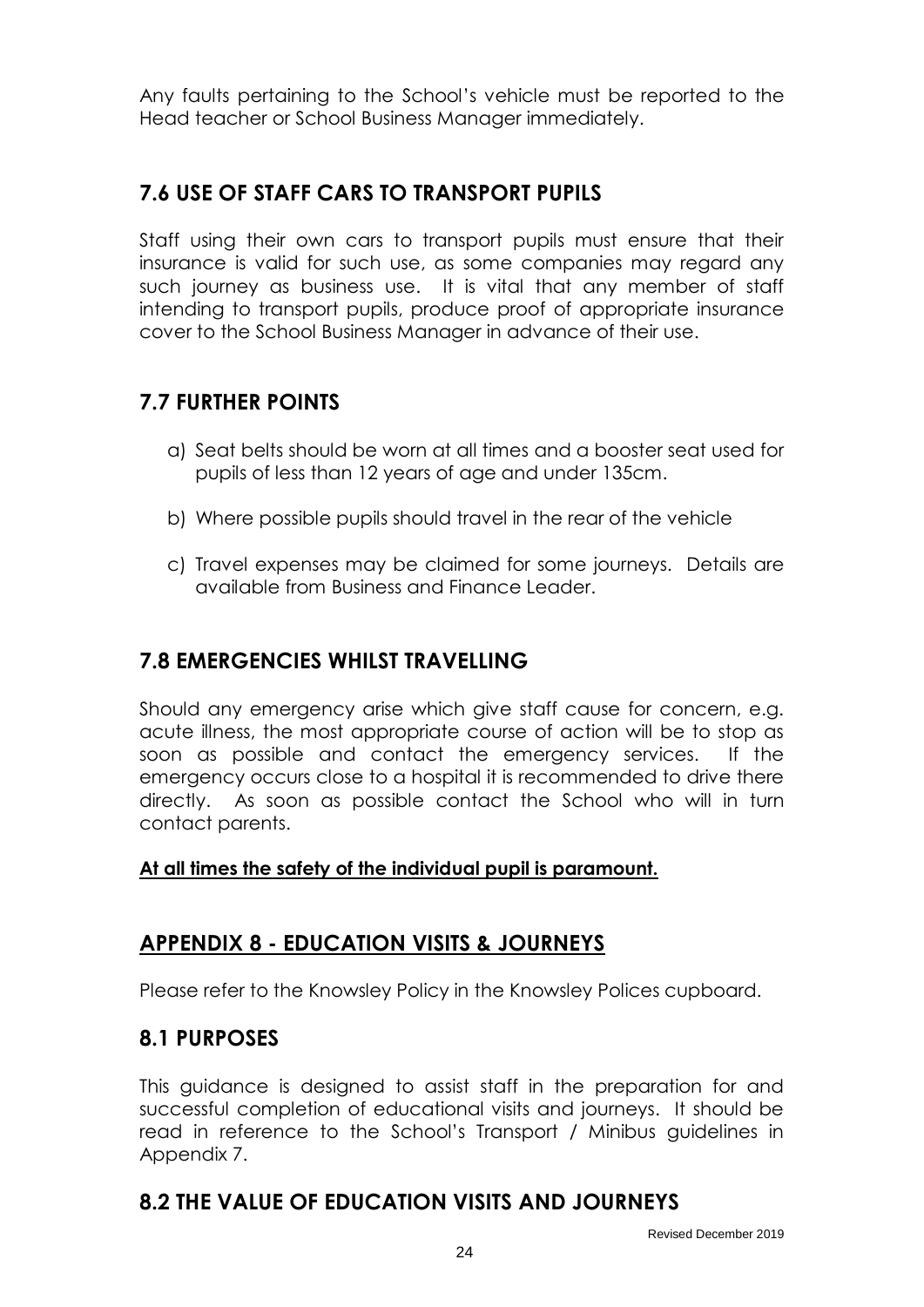Visits and journeys are an important part in the life of pupils at Meadow Park and may be built in as part of the delivery of the curriculum and as part of the program of extra curricular activities.

The value of out of hours activities lies in their relevance to the pupil. Every visit should be preceded by careful educational preparation. The aims of the visit should be clear, as should the intended outcomes. Equally important is follow up work, the discussion, interpretation, collation and recording which enable pupils and staff to understand the value and significance of the visit.

# **8.3 APPROVAL OF VISITS AND JOURNEYS**

Visits and journeys undertaken during the normal School day are considered as complementing various curricular approaches. Prior to formalising any arrangements for such activities permission should be sought from the Head teacher or the Educational Visits Co-ordinator. Once approached the relevant Online form should be completed using the Evolve system. The details of the visit should be completed clearly outlining the details of the proposed journey.

Before undertaking a journey involving a hazardous activity or overnight stay the approval of the Head teacher in association with Local Authority must be given. The required information for the journey/visit will be the responsibility of the EVC and visit leader

## **8.4 PRELIMINARY VISITS**

A preliminary visit is essential so that full educational advantages can be taken from the journey planned.

When visit and journeys involve overnight stays, a preliminary visit gives the party leaders the opportunity to effectively plan the range of activities to be undertaken whilst away and the suitability of the accommodation of the pupils with disabilities. It will also be necessary to establish the accessibility of medical facilities such as the nearest doctor and hospital. All aspects of health and safety should be considered and should include fire escape arrangements, the location of firefighting equipment and an assessment of potential hazards.

## **8.5 PLANNING - STAFFING**

A party leader should be nominated so that there is no doubt as to whom will take responsibility for the party. A deputy party leader will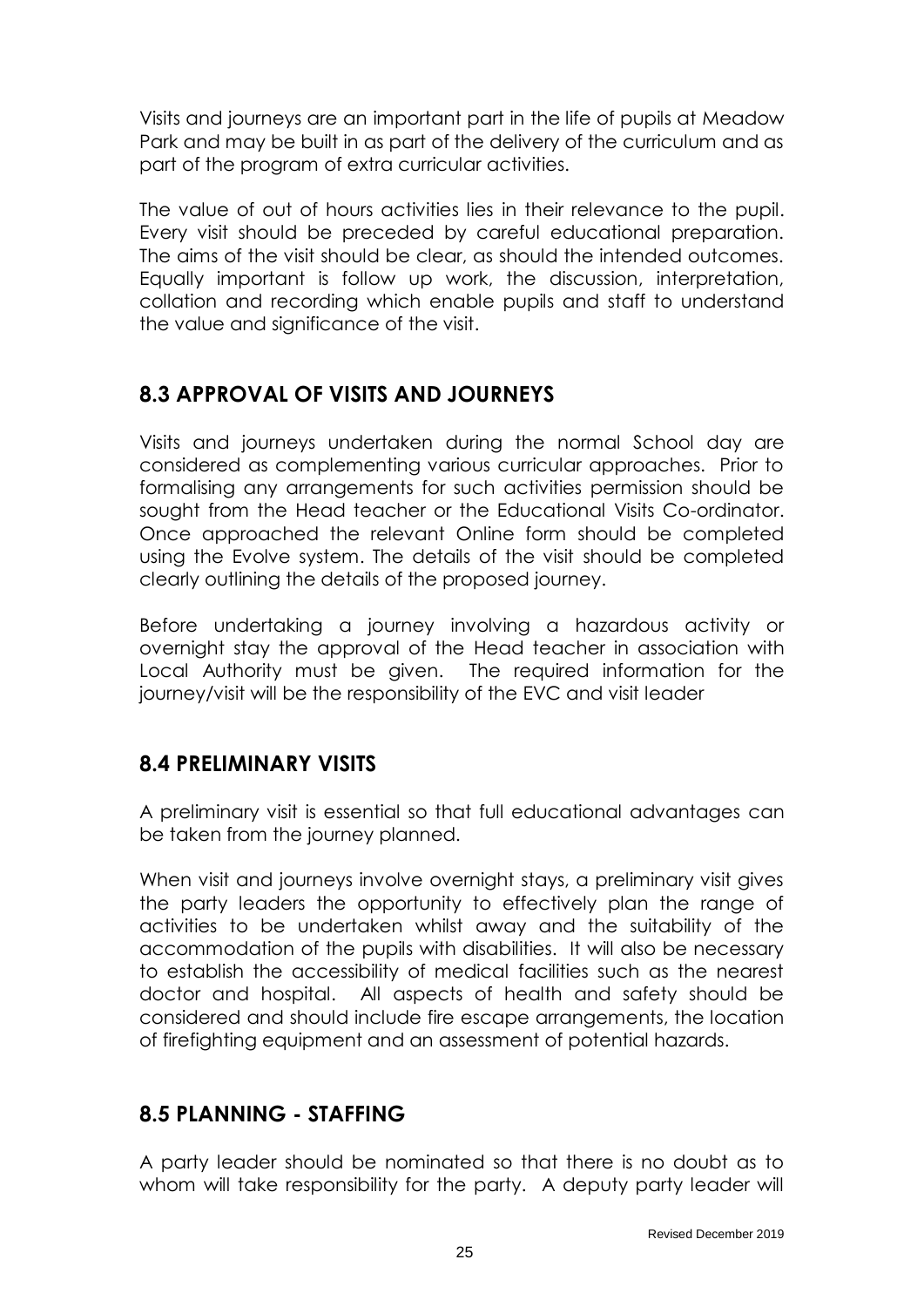take responsibility in any circumstances where the party leader cannot fulfill their responsibilities.

The party leader must clarify duties and responsibilities of all adults taking part in the journey. Ideally the party leader should have considerable influence on the selection of other adults so that some judgment can be made as to their suitability and compatibility. It is important that the adults should form an effective team and should all be regarded as members of an integrated supervisory team.

An adequate adult/pupil ratio must be decided. This will obviously depend on the nature of each group i.e. numbers of pupils, mix and historical behavioural patterns. With parties mixed and aged approximately ten years or over, supervisors should include both males and females.

## **8.6 PARENTAL CONSENT**

Parents / Carers should be informed in writing in advance of the purpose of the arrangements for visits and journeys. It is necessary to seek parental approval for such activities undertaken during the normal School day in addition to agreement being obtained from parents prior to pupils being admitted to the School.

This includes trips out of Meadow Park involving hazardous activities such as canoeing, caving, horse riding, abseiling and sailing and for those activities involving overnight stays. In no circumstances will a child be involved in such activities without the written consent of parents/carers.

## **8.7 MEDICATION**

Parents/Carers must provide written details of all medication taken by their child including the dosage; times of dosage and whether the child is able to self-administer.

Medication must be clearly labeled in the original containers and given to the teacher in charge at the beginning of the visit/journey. In activities involving overnight stays parents must also provide at least one emergency contact telephone number as well as their own telephone number, prior to departure.

## **8.8 FUNDING**

Meadow Park will, on occasion, request a voluntary contribution from parents to fund an educational visit or journey. No pupil will be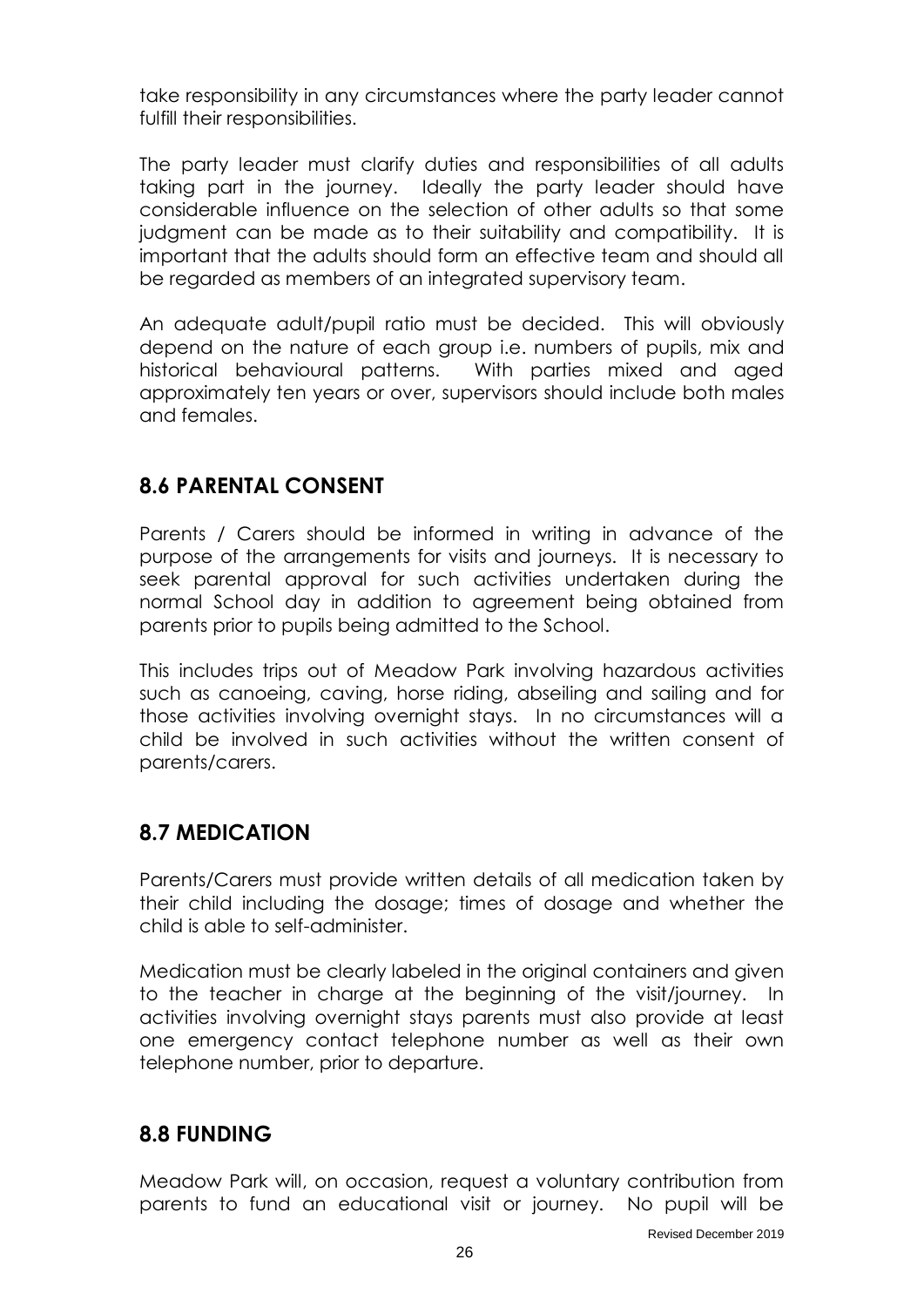excluded from any educational activity if his or her parents are unable to make a contribution. All pupils will be entitled to participate in appropriate activities. Meadow Park does not discriminate against any pupil. (Refer to the School's policy on charging and remissions).

# **8.9 TRANSPORT**

The party leader must organise transport to and from the place of the visit. In the event of difficulty the help of the School Visits Co-ordinator should be sought. For long journeys, stopping places should be planned in advance.

It is vital that, when staff drive the school's own vehicles that they have undertaken successfully the assessment of competence which meets with the School's and Knowsley LA's requirements.

If hire vehicles are used it is equally vital that staff are familiar with the vehicle to be used. There should be, in circumstances involving trips/visits covering long visits or overnight stays, at least two members of staff available to drive the vehicle. Familiarisation prior to the trip/journey should be through test drives and an understanding of safety aspects of the vehicle e.g. anchoring, emergency exit, location of the first aid kit and fire extinguisher.

Ideally for trips/journeys involving overnight stays there should be a second vehicle to provide emergency transport should the need arise.

## **8.10 DETAILS TO REMAIN AT MEADOW PARK**

Before commencing a journey the party leader must give a detailed itinerary to the Educational Visits Co-ordinator. This must include the outside visits proforma which incorporates:

- $\checkmark$  Day to day activities including contingencies in the event of wet weather.
- $\checkmark$  Contact and emergency phone numbers for all pupils on the trip.
- $\checkmark$  Full postal address and telephone number of the main base.
- $\checkmark$  The times of departure and of the return journey.

It is also advisable for the party leader to ring school each day to report on the progress and the children's well being.